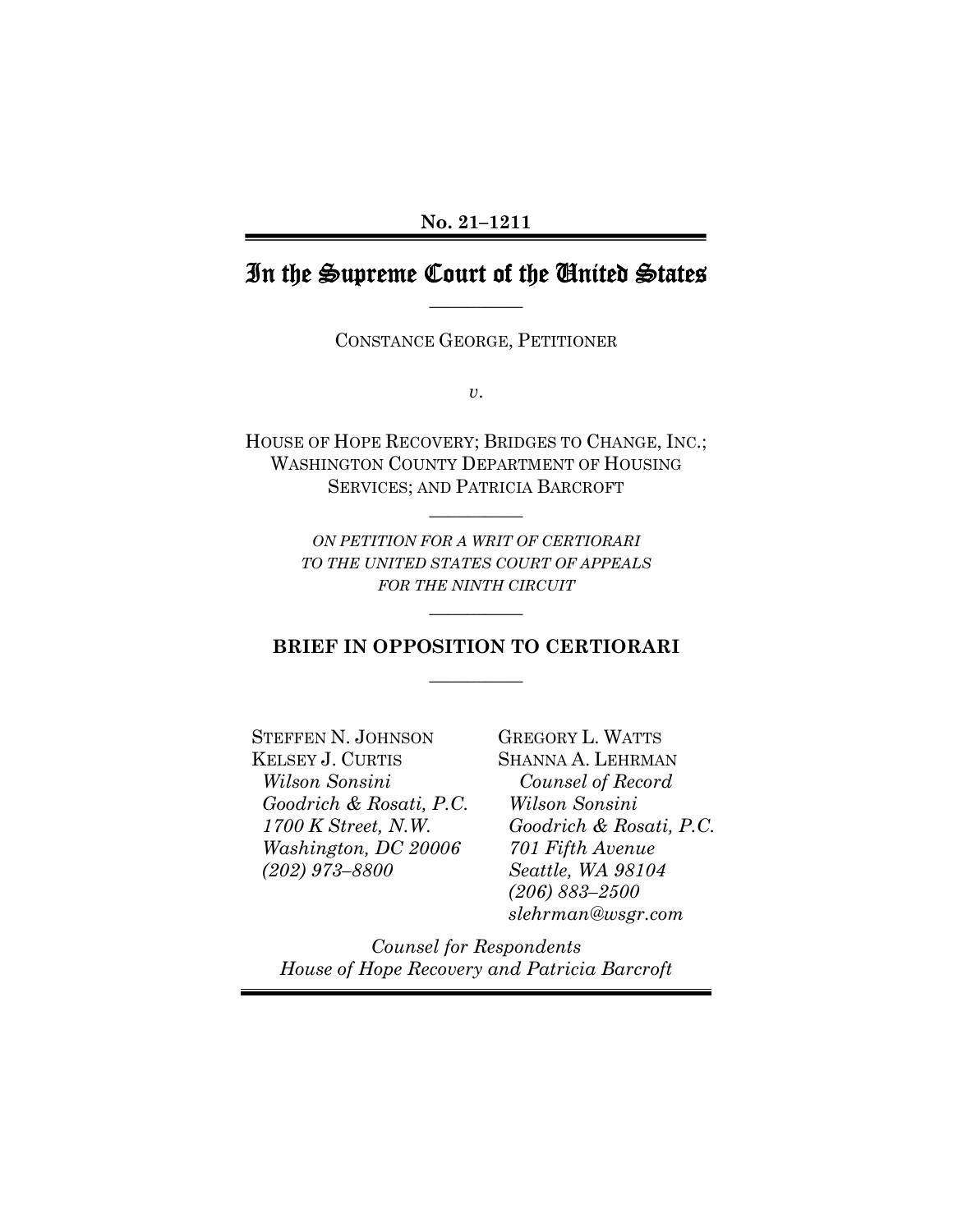#### **QUESTION PRESENTED**

Whether this Court should review the Ninth Circuit's correct and fact-bound ruling that, under *Smith*  v. *Barry*, 502 U.S. 244 (1992), George did not "provide sufficient notice" that she was "appeal[ing] from a judgment against Bridges to Change and Washington County" (Pet. App. 13a) where, regardless of the answer to that question, this Court could not grant any effectual relief because George's claims against those respondents are derivative of her claims against respondents House of Hope and Patricia Barcroft and she has not sought review here of the lower courts' determination that those respondents have no liability.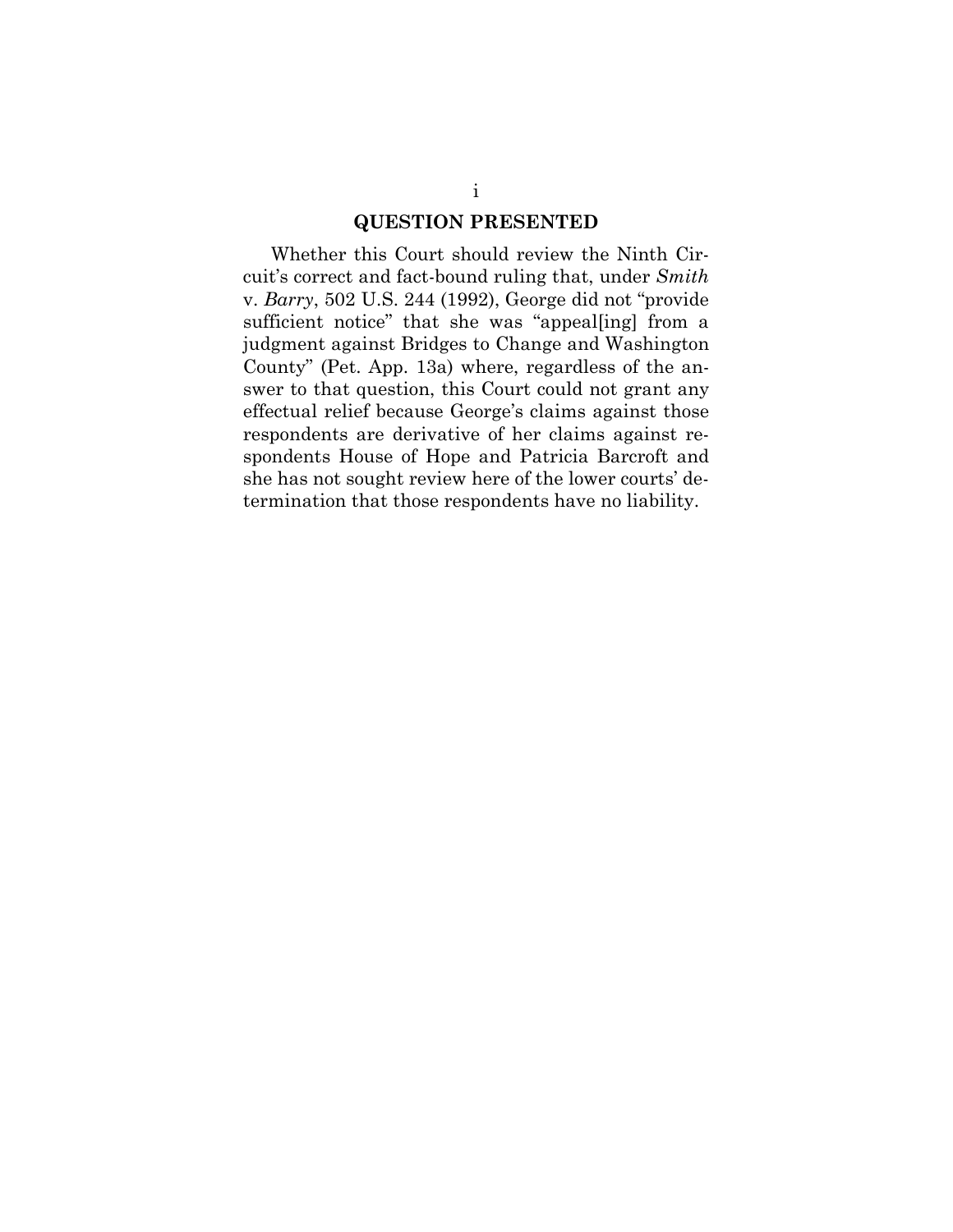## <span id="page-2-0"></span>**RULE 29.6 CORPORATE DISCLOSURE STATEMENT**

House of Hope Recovery was a 501(c)(3) not-forprofit corporation, had no parent entity, and it never offered any stock. On or around November 10, 2021, House of Hope Recovery was administratively dissolved and ceases to exist.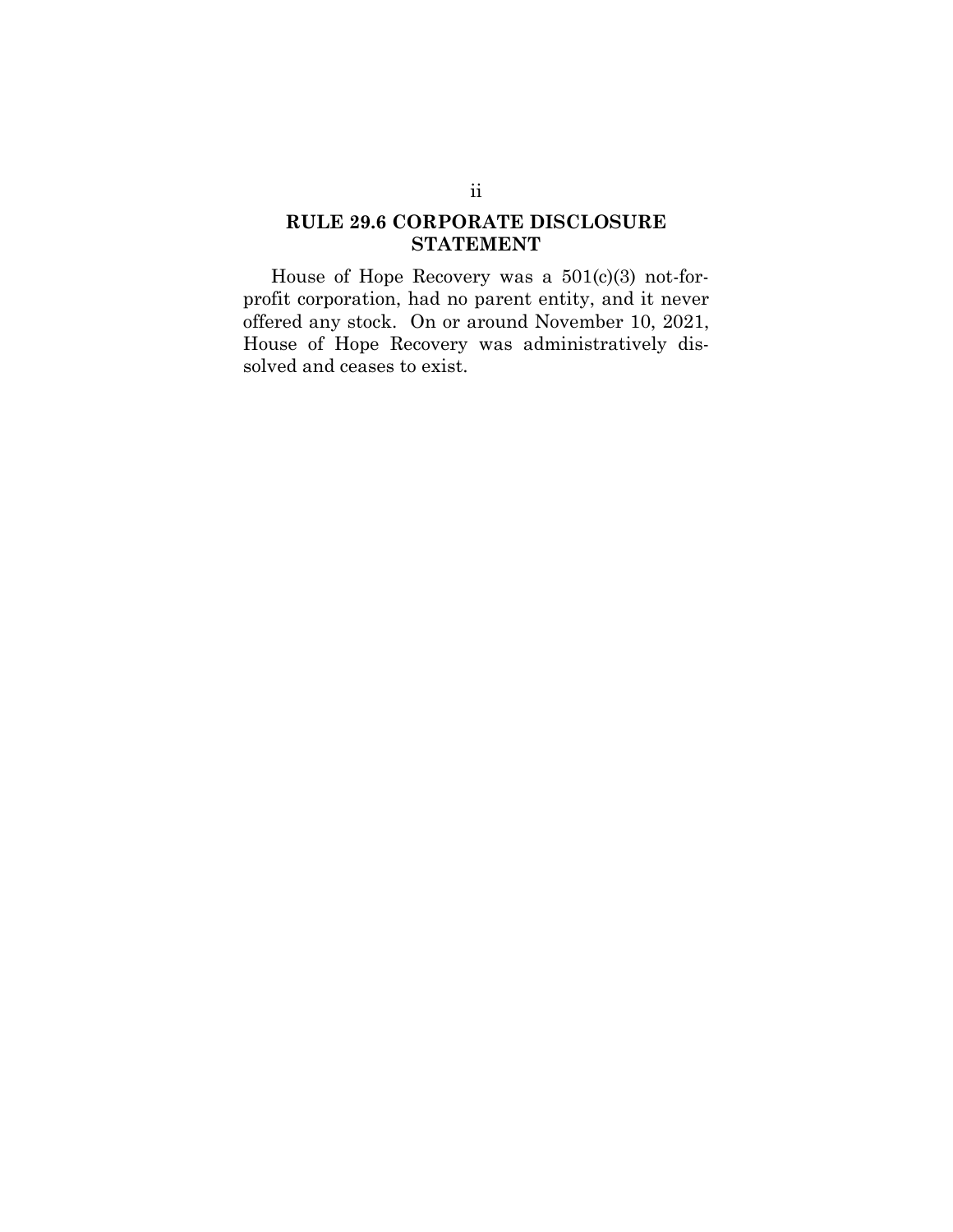# **TABLE OF CONTENTS**

iii

| RULE 29.6 CORPORATE DISCLOSURE                                                                                                                                                   |
|----------------------------------------------------------------------------------------------------------------------------------------------------------------------------------|
|                                                                                                                                                                                  |
|                                                                                                                                                                                  |
|                                                                                                                                                                                  |
|                                                                                                                                                                                  |
|                                                                                                                                                                                  |
| REASONS FOR DENYING THE PETITION  6                                                                                                                                              |
| This case is a poor vehicle to resolve the<br>Ι.                                                                                                                                 |
| A. The petition for certiorari rests on a<br>mischaracterization of the decision below6                                                                                          |
| B. No decision on the question presented could<br>change the outcome of the litigation,<br>rendering review a scholastic exercise that<br>would result in an advisory opinion 10 |
| 1. George waived all merits challenges to                                                                                                                                        |
| Even if George had not waived her<br>2.<br>merits arguments, the unchallenged<br>no-liability verdict in favor of the<br>HOH Respondents precludes relief 12                     |
| II. George's supposed circuit "split" is illusory; the<br>Ninth Circuit's opinion is on all fours with this<br>Court and every other circuit 13                                  |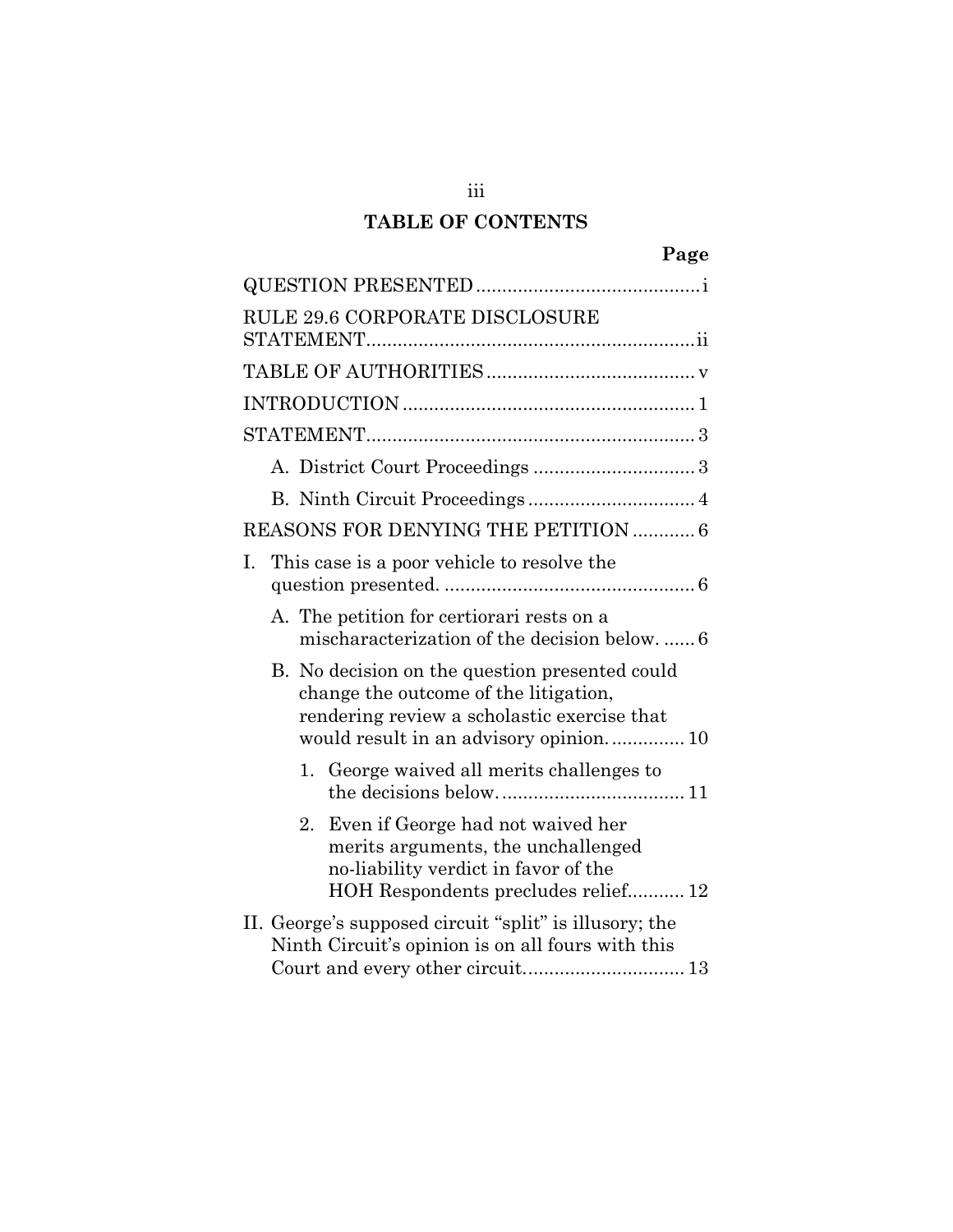| III. The petition presents no exceptionally |
|---------------------------------------------|
| important question warranting this Court's  |
|                                             |
|                                             |

iv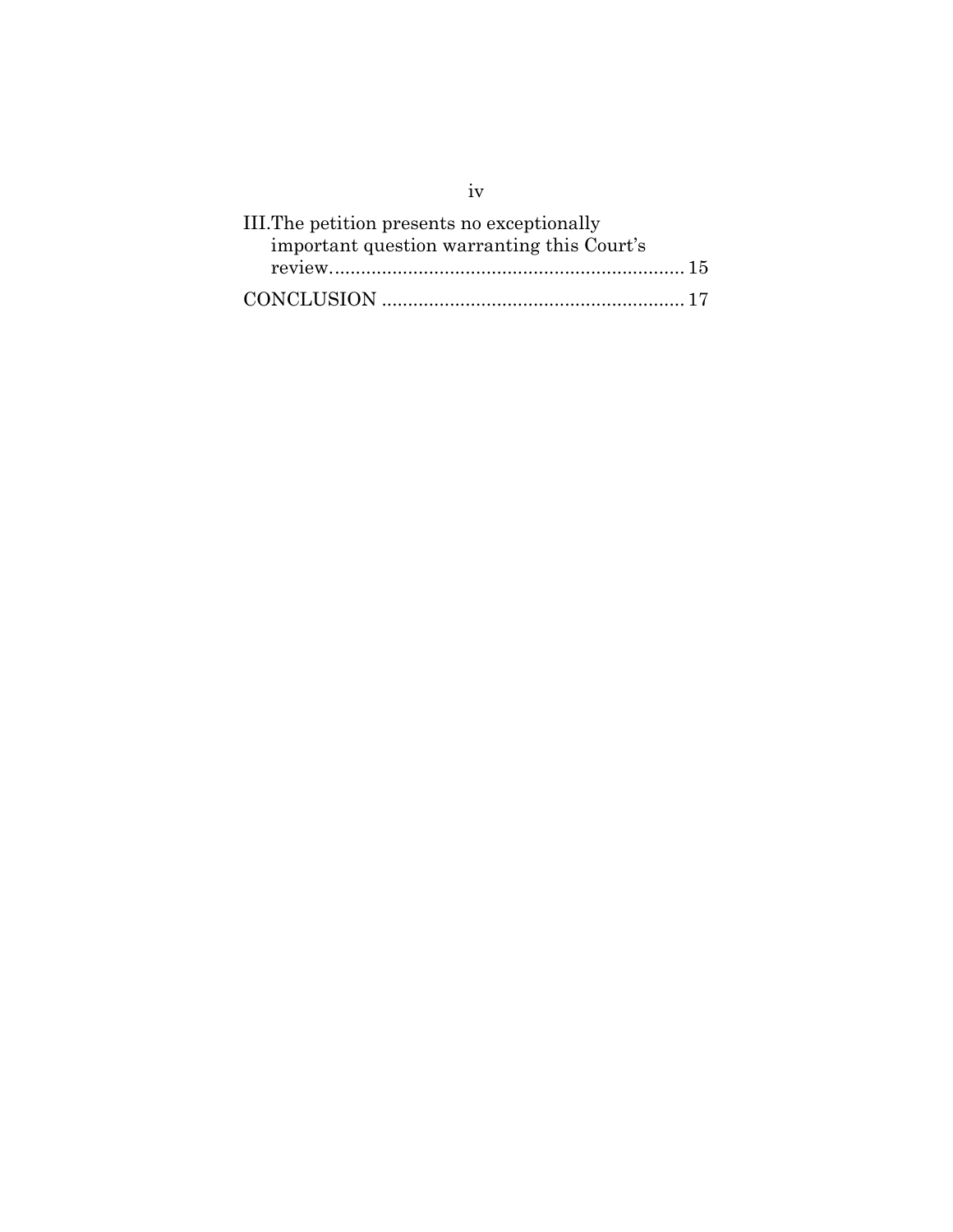# **TABLE OF AUTHORITIES**

# **Page(s)**

# <span id="page-5-0"></span>**Cases**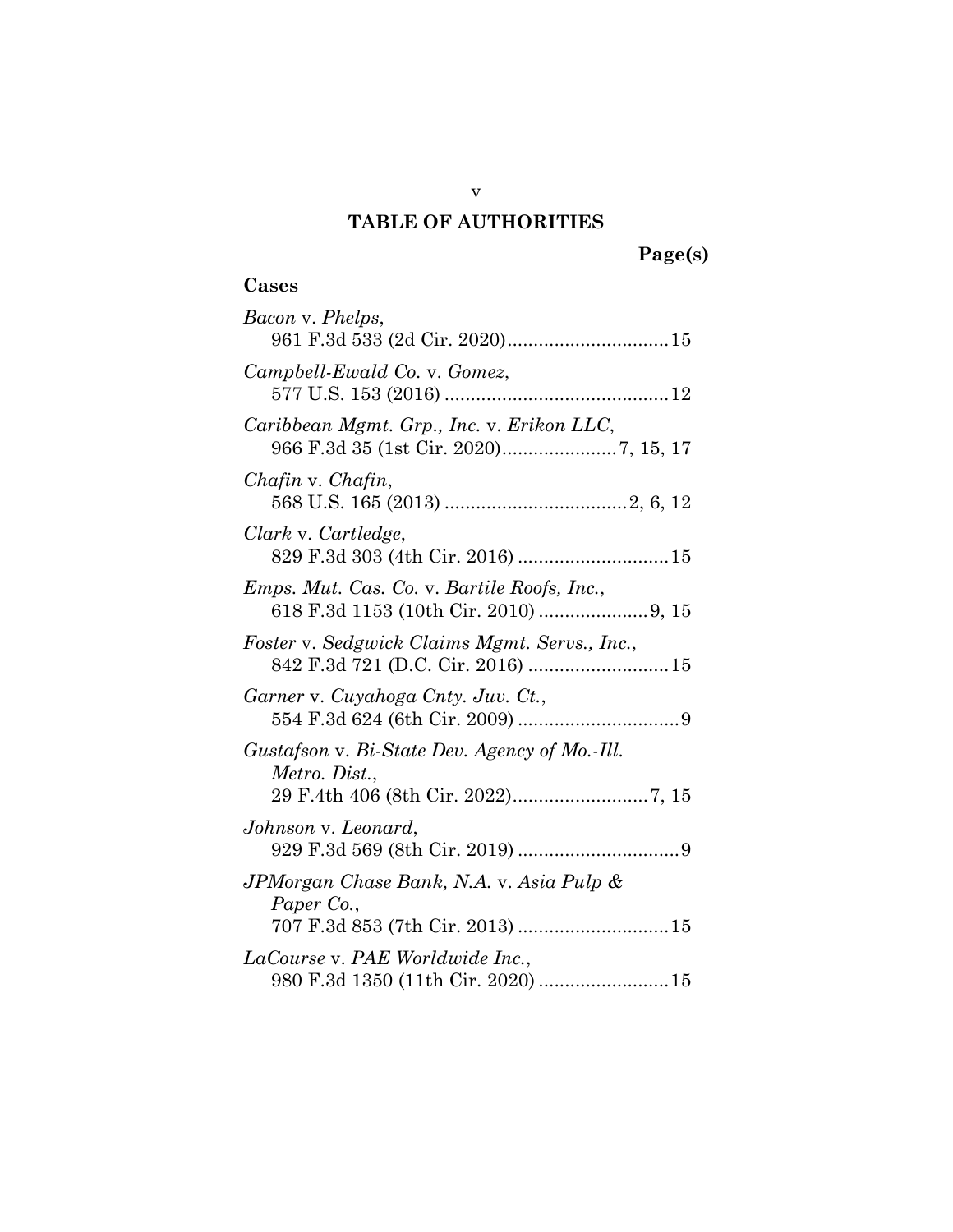| Listenbee v. City of Milwaukee,                                                                              |
|--------------------------------------------------------------------------------------------------------------|
| McClanahan v. Morauer & Hartzell, Inc.,                                                                      |
| Mission Prod. Holdings, Inc. v. Tempnology, LLC,                                                             |
| New York v. Hill,                                                                                            |
| Nichols v. Ala. State Bar,<br>815 F.3d 726 (11th Cir. 2016)  17                                              |
| Rabin v. Cohen,<br>570 F.2d 864 (9th Cir. 1978)  14, 15                                                      |
| Ramsey v. Penn Mut. Life Ins. Co.,<br>787 F.3d 813 (6th Cir. 2015)  15                                       |
| Shapiro ex rel. Shapiro v. Paradise Valley<br>Unified Sch. Dist. No. 69,<br>374 F.3d 857 (9th Cir. 2004)  17 |
| Sindhi v. Raina,<br>905 F.3d 327 (5th Cir. 2018)  17                                                         |
| Smith v. Barry,                                                                                              |
| Smith v. Barry,                                                                                              |
| In re Sweet Transfer & Storage, Inc.,<br>896 F.2d 1189 (9th Cir. 1990)  14, 15                               |
| The Monrosa v. Carbon Black Export, Inc.,                                                                    |
| <i>TransUnion LLC</i> v. Ramirez,                                                                            |
|                                                                                                              |

| ×<br>I |
|--------|
| w      |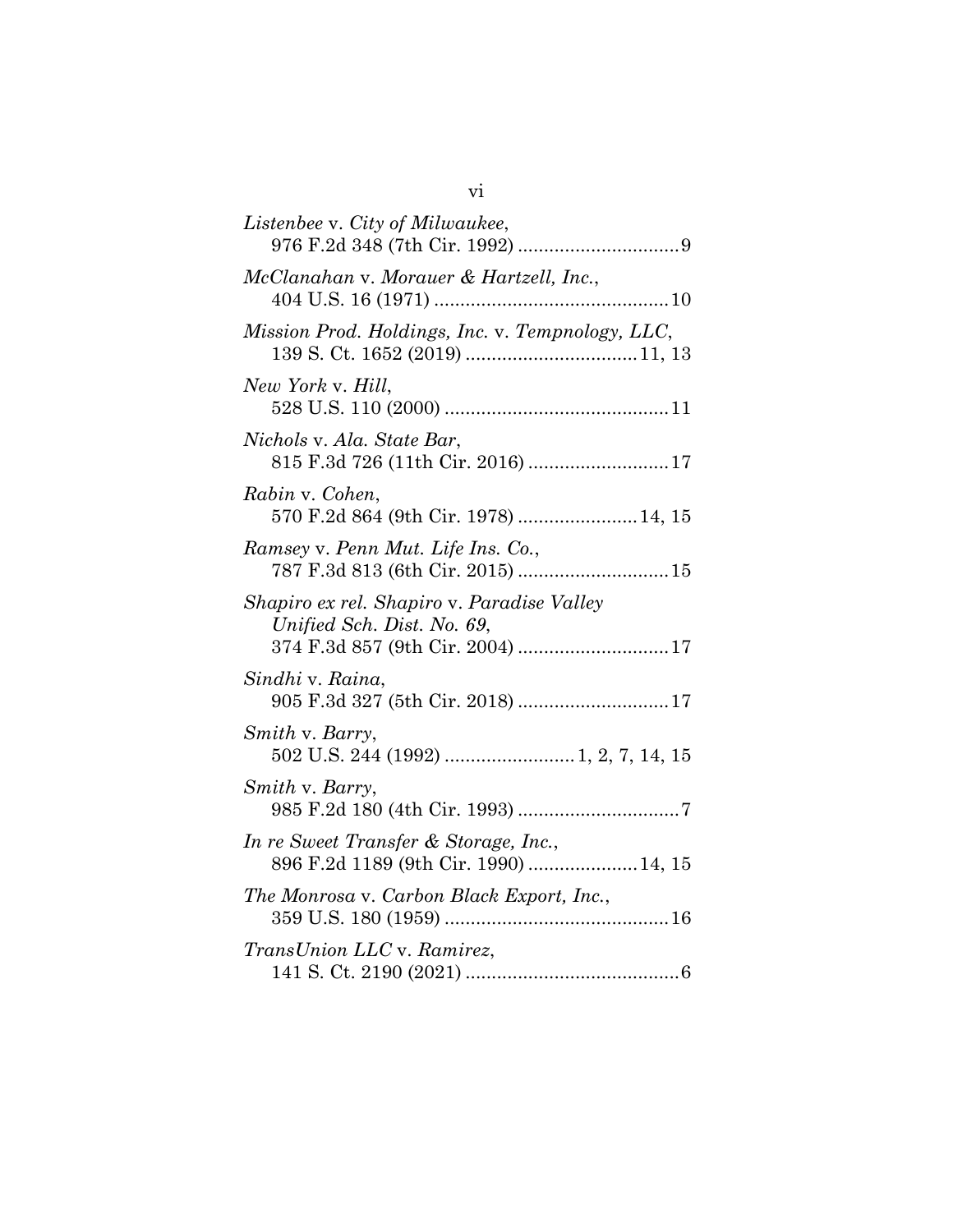| Trzaska v. L'Oreal USA, Inc.,              |
|--------------------------------------------|
| Vt. Ry., Inc. v. Town of Shelburne,        |
| <i>Wiener, Weiss &amp; Madison v. Fox,</i> |
| <b>Other Authorities</b>                   |
|                                            |
|                                            |
|                                            |
|                                            |
| 16A Wright & Miller, Fed. Prac. & Proc.    |

# vii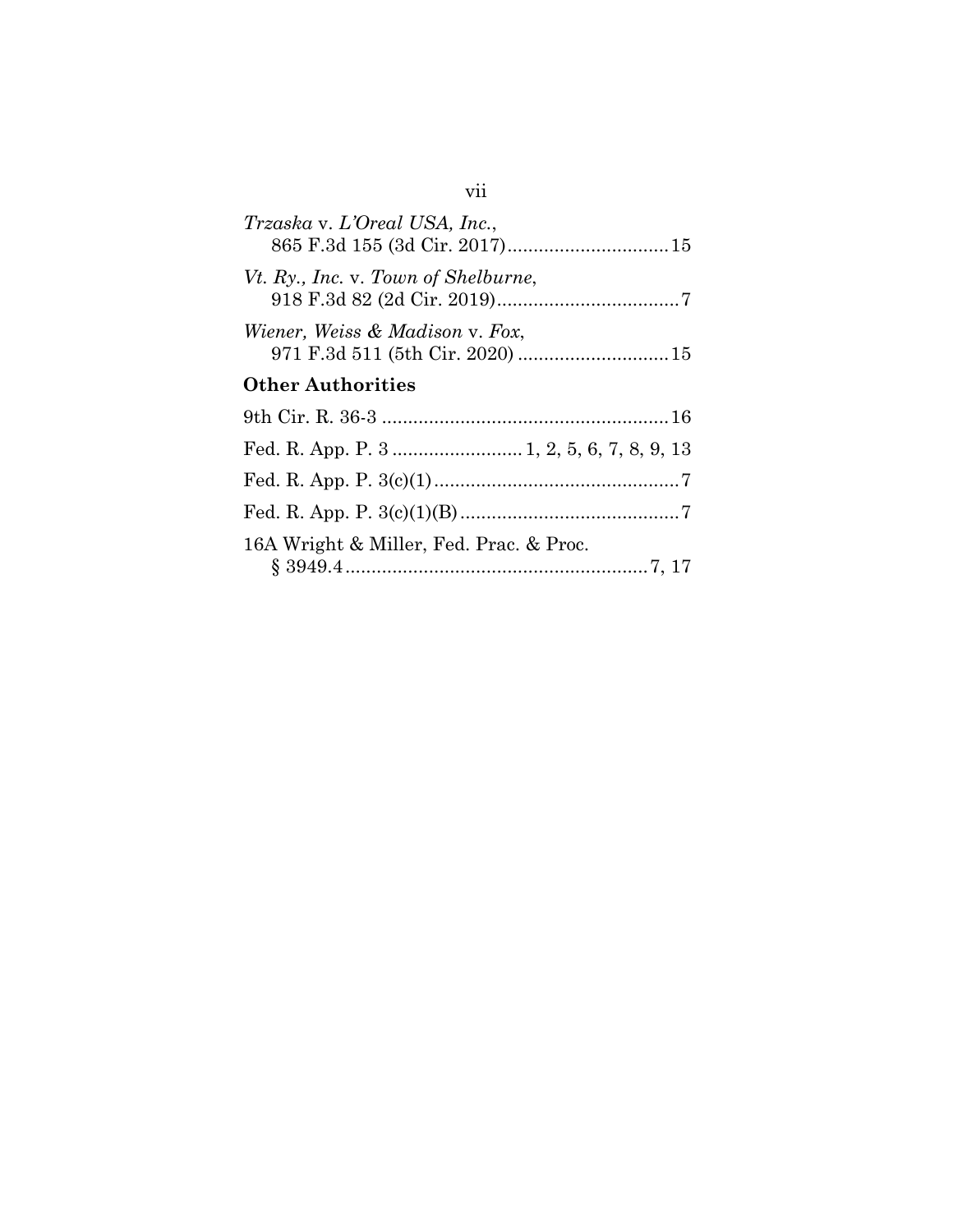### **INTRODUCTION**

<span id="page-8-0"></span>George's petition asks this Court to review a pretextual question that is plagued with vehicle problems, cannot possibly lead to effectual relief, is not the subject of any lower-court split, and is neither recurring nor important. Certiorari should be denied.

<span id="page-8-2"></span>*First*, George asks this Court to answer whether, under Federal Rule of Appellate Procedure 3—which sets out the requirements for a notice of appeal—a court can "dismiss an appeal because the appellant did not serve the notice of appeal." Pet. i. But that question rests on the false premise that the Ninth Circuit "impos[ed] a jurisdictional service requirement" and dismissed because "*Ms. George* had not served \* \* \* the notice of appeal." Pet. 2, 18. In reality, the court created no such "jurisdictional service rule," much less an appellant-specific one. Rather, it carefully applied this Court's guidance in *Smith* v. *Barry*, 502 U.S. 244 (1992), concerning Rule 3's jurisdictional requirements. Specifically, the court assessed whether George "provide[d] sufficient notice" that she was appealing the district court's grants of summary judgment in favor of Bridges to Change and Washington County (the "Program Respondents") following George's concession that she lacked sufficient evidence to support those claims as a matter of law. Pet. App. 13a.

<span id="page-8-1"></span>Even if George's "question presented" were in fact presented by the decision below, however, this case would be a poor vehicle to resolve it. To begin with, answering that question in her favor could not change the ultimate outcome of this case. In the district court, George, represented by counsel, expressly waived all merits arguments related to the underlying summary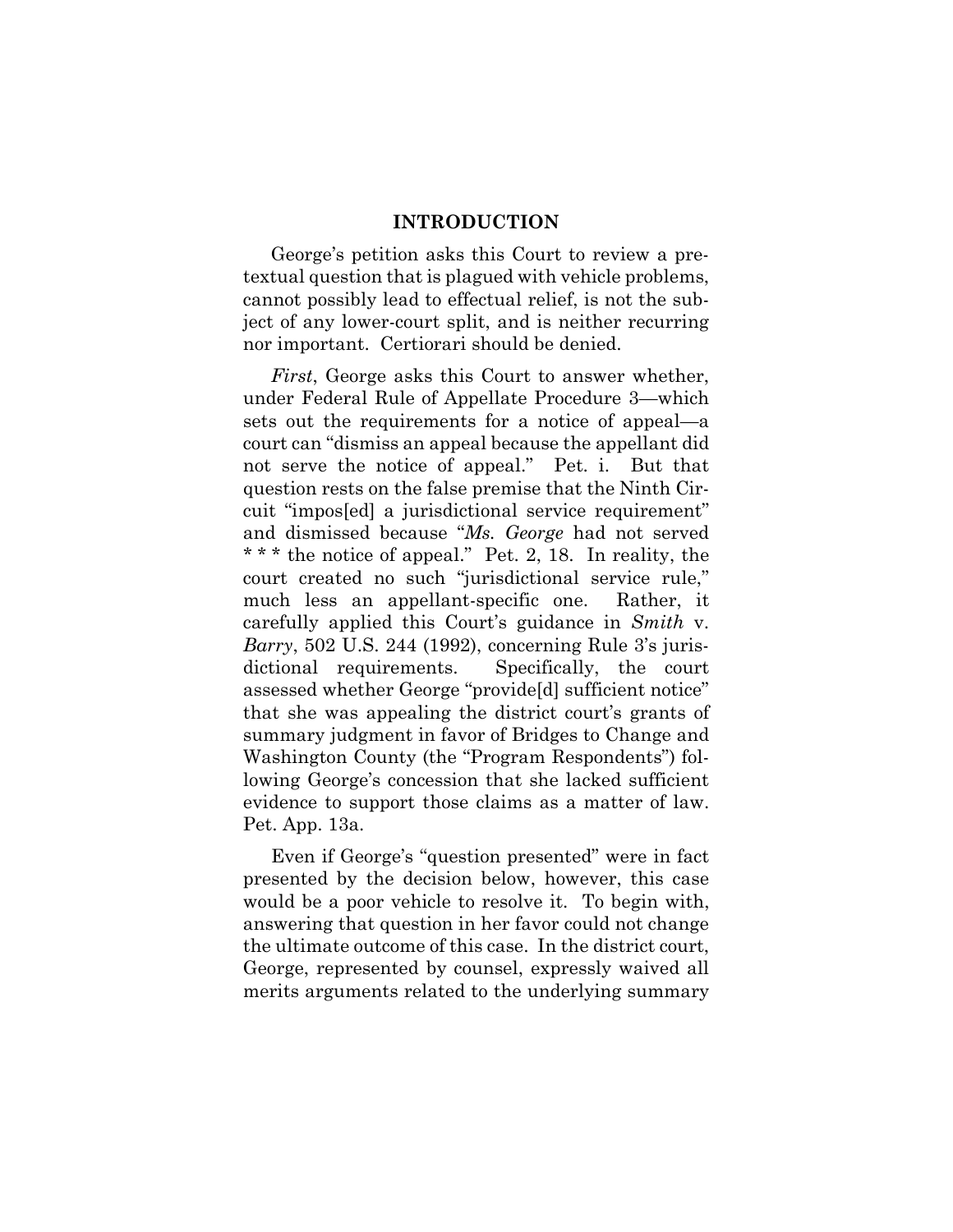judgment rulings. Further, George cannot recover from the Program Respondents unless House of Hope and Patricia Barcroft (the "HOH Respondents") are liable. But the Ninth Circuit affirmed the jury's verdict that the HOH Respondents are *not* liable, and George does not challenge that holding on certiorari. And since no court could ever grant George "any effectual relief whatever" (*Chafin* v. *Chafin*, 568 U.S. 165, 172 (2013)), George cannot present a genuine case or controversy—only a manufactured one.

<span id="page-9-2"></span><span id="page-9-0"></span>*Second*, the purported "circuit split" crumbles upon the slightest examination. Here too, George's assertion of a circuit split rests on a false premise—that "longstanding Ninth Circuit caselaw holds that Rule 3 requires the *appellant* to serve the notice of appeal to establish jurisdiction." Pet. 1. Yet *not one* decision that George cites creates such a rule. The only case that states (in dictum) that service is required was published more than a decade before this Court's guidance in *Smith*. That alone confirms that any conflict is not only stale but also illusory. And the only post-*Smith* Ninth Circuit decision that she cites explicitly *rejects* any jurisdictional service requirement. Indeed, it openly embraces George's proposed rule. Like every other circuit, the Ninth Circuit follows this Court's mandate that an appellant provide "sufficient notice." George did not.

<span id="page-9-1"></span>*Third*, the petition presents no recurring question of exceptional importance. Neither George nor her amicus has pointed to a single case where a court has dismissed an appeal based on an *appellant's* failure to serve a notice of appeal. Moreover, the decision below is fact-bound, unpublished, and nonprecedential, and the equities support denying review.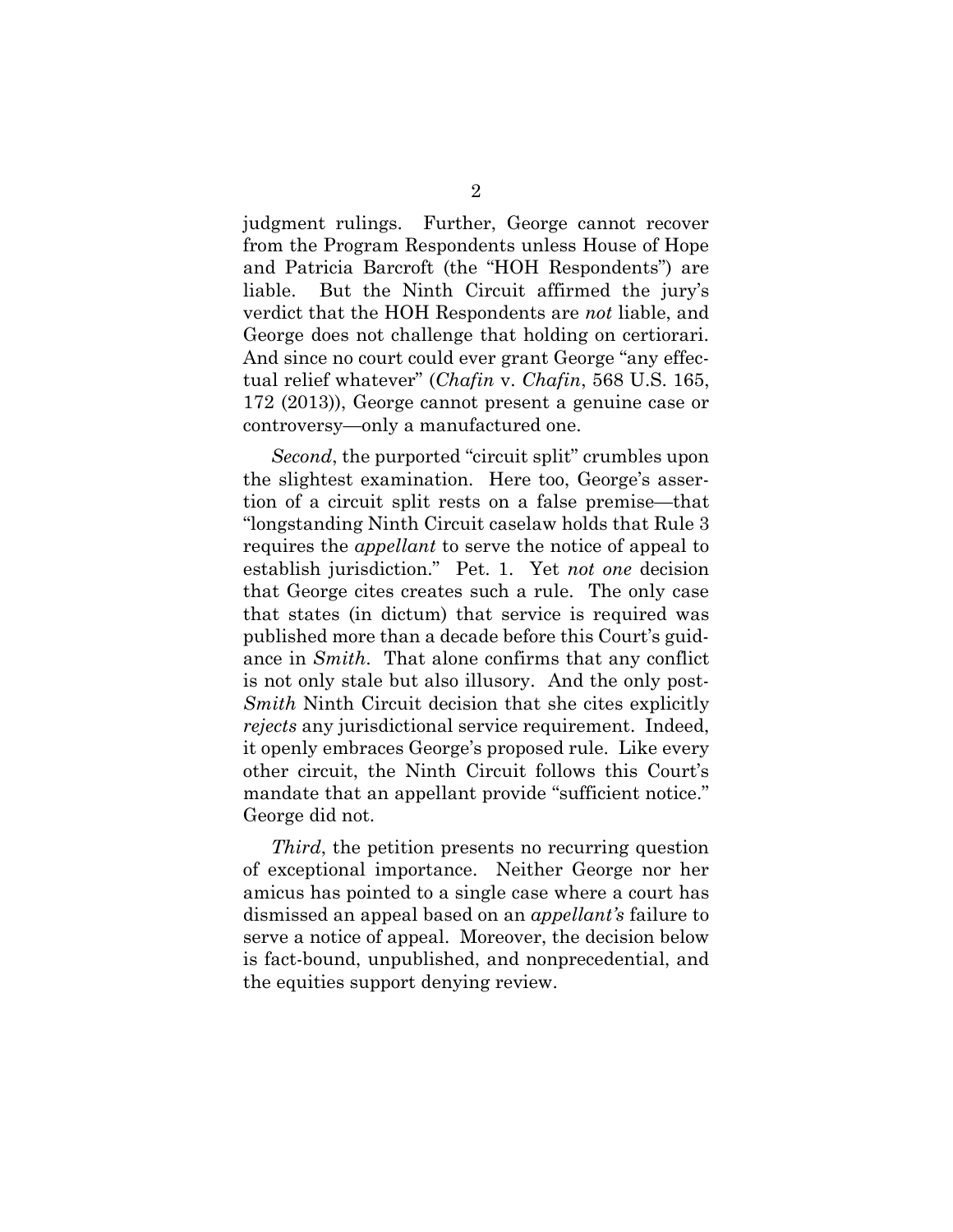For all these reasons, certiorari should be denied.

#### **STATEMENT**

<span id="page-10-0"></span>More than nine years ago, George stayed for nine days at House of Hope—a faith-based residential program that, before its dissolution in 2021, provided transitional housing for homeless women in recovery in Aloha, Oregon. This case arises from George's claims of religious and racial discrimination against House of Hope and Patricia Barcroft, its executive director, and from its derivative claims against the Program Respondents. Dkt. 1 at 9-10.1 The courts below properly rejected those claims.

#### <span id="page-10-1"></span>**A. District Court Proceedings**

Following discovery, all respondents filed motions for summary judgment. Dkts. 22, 24, 28. In response, George (through retained counsel) conceded in writing that she "ha[d] no admissible evidence to submit that would create genuine issues of material fact" on her claims against the Program Respondents. Dkts. 37, 38 at 2. At a hearing on those motions, the district court confirmed that concession and granted those motions from the bench. Dkt. 179 at 4-5.

As to the HOH Respondents, the court granted and denied summary judgment in part. Dkt. 43. The remaining claims against the HOH Respondents proceeded to trial, which culminated in a hung jury. Dkt. 65. After a second trial, a jury found in favor of the HOH Respondents. Dkts. 43, 145. George was represented by counsel at all relevant times before the district court, including at both trials, at the entry of the

<sup>&</sup>lt;sup>1</sup> Unless otherwise noted, docket references are to the district court docket (Case No. 3:15-cv-01277-SB (D. Or.)).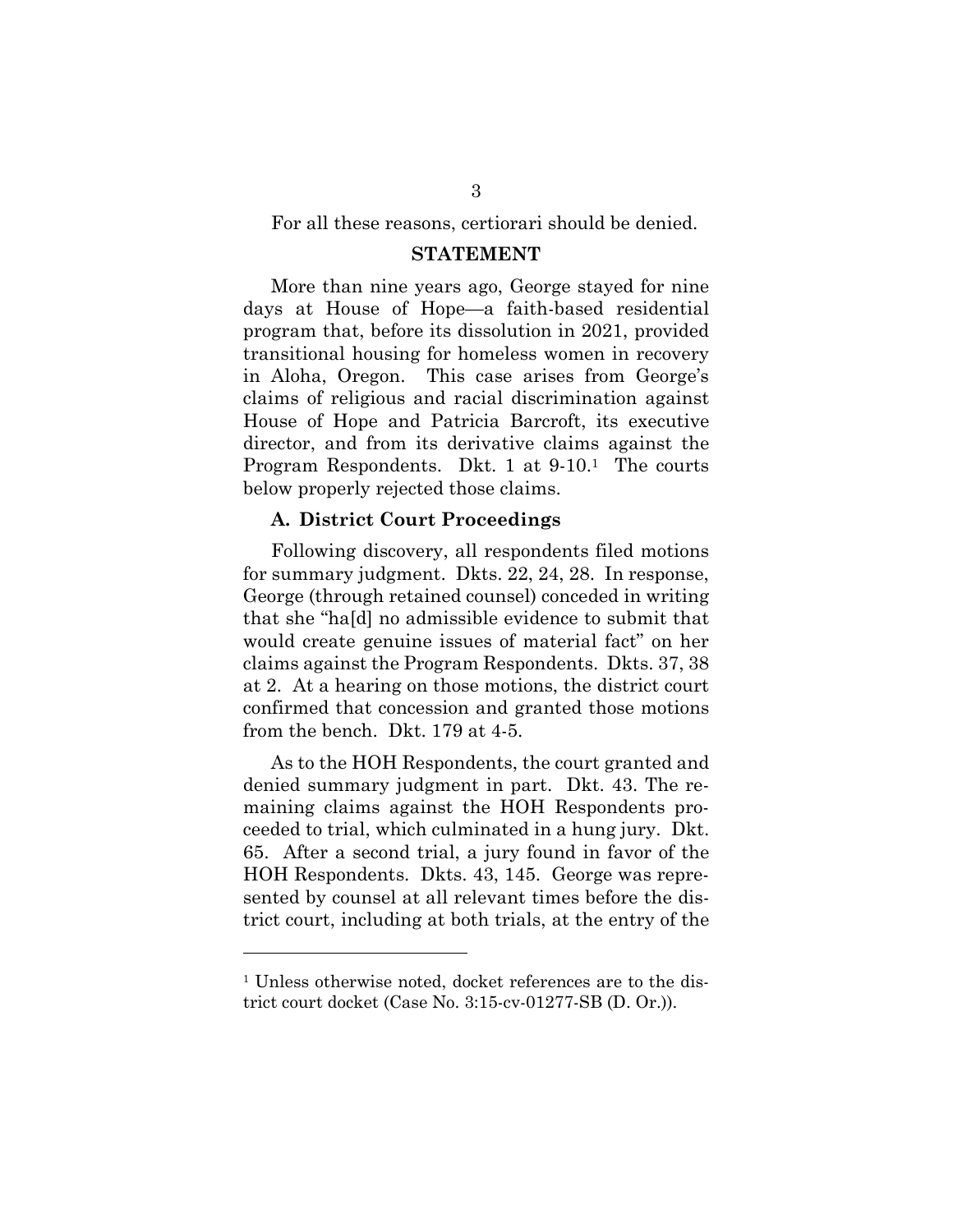final judgment, and when she sought appointment of pro bono counsel and initially had expressed her intent to appeal. See Dkt. 143 (Mot. for Pro Bono Counsel, Apr. 18, 2018); Dkt. 145 (Judgment, Apr. 20, 2018); Dkt. 156 (Granting Withdrawal of George's Counsel, May 15, 2018).

On the last day to file a notice of appeal, George submitted another motion for the appointment of pro bono counsel and expressly indicated her intent to appeal some, but not all, of the district court's decisions. Dkt. 157 (May 21, 2018). Over five weeks after the appeal deadline, George filed a so-titled notice of appeal. Dkt. 159. In that filing, the only perceptible basis for appeal was premised on "being denied the opportunity to a fair trial" (in reference to the first trial that culminated in a hung jury) and purported issues George had with her counsel at the time. *Ibid*.

### <span id="page-11-0"></span>**B. Ninth Circuit Proceedings**

George's filings led the courts, the parties, and her own appellate counsel to conclude that George was not appealing any ruling related to the Program Respondents. George's earlier appellate counsel did not understand the Program Respondents to be involved in any way in the appeal. See Dkt. 10 (9th Cir.) (only identifying HOH Respondents in George's Mediation Questionnaire). Indeed, the Program Respondents were never involved in the Ninth Circuit's court-ordered mediation. As her current counsel put it: "All the parties, the district court, and [the Ninth Circuit] proceeded for more than two years \* \* \* as though this appeal related only to the House of Hope Defendants." Dkt. 74 (9th Cir.) at 25. Even George tacitly conceded the insufficiency of the notice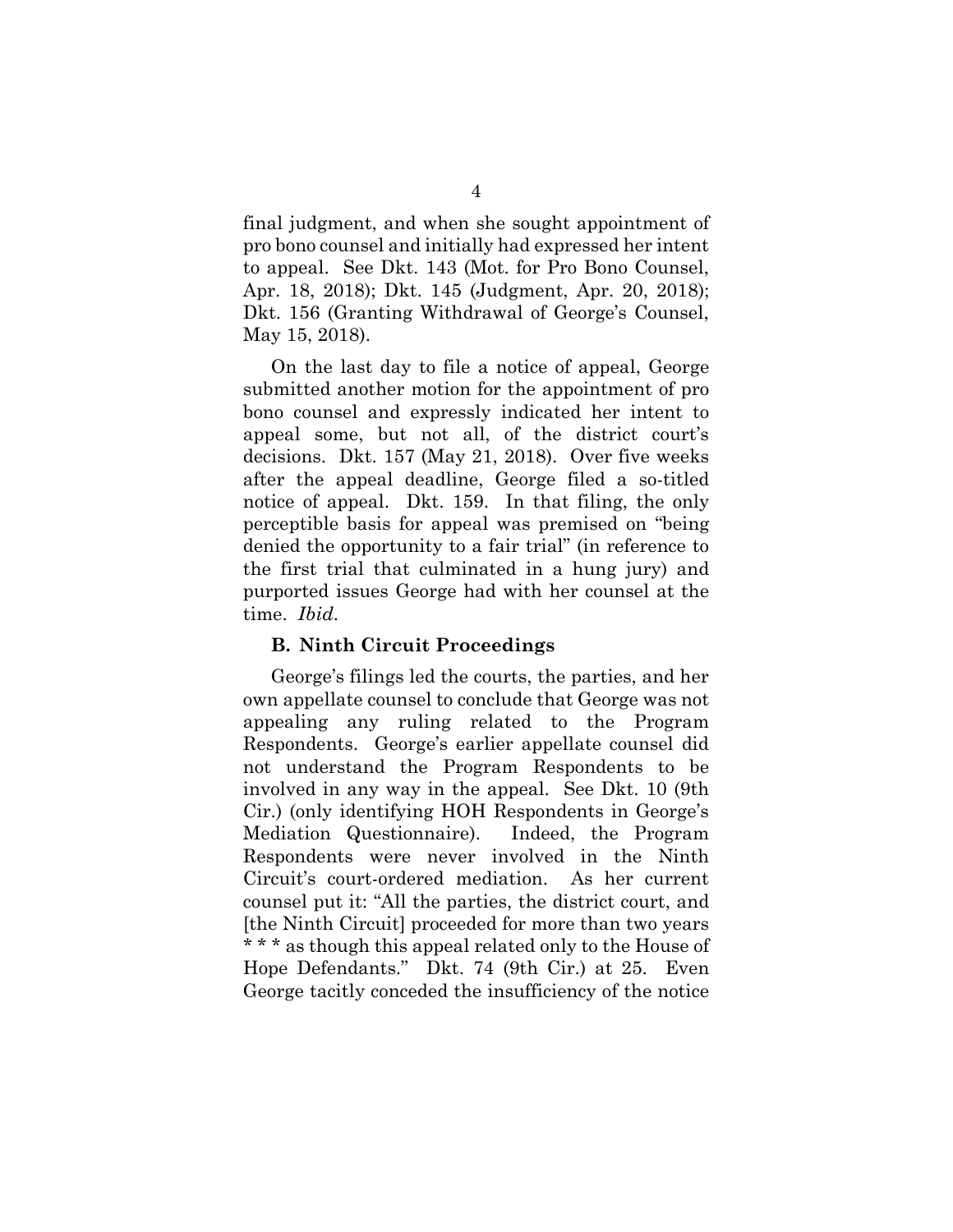accorded by her original filing with the Ninth Circuit: she much later filed a "notice of appeal" directed only to the Program Respondents. See Dkt. 174. That attempt—well over two years after the appeal was first instituted—led the Program Respondents to ultimately enter an appearance. George was represented by counsel at all relevant times during the pendency of her Ninth Circuit appeal.

When George belatedly sought to inject the district court's summary judgment rulings in favor of the Program Respondents into the appeal (Dkt. 33 (9th Cir.)), her pro bono counsel refused to represent her on the merits of those claims (Pet. App. 55a n.1; Dkt. 43 at 1 (9th Cir.)), but did represent her on all other aspects of the appeal, including on procedural matters related to the Program Respondents (Pet. App. 52a-60a; Dkt. 43 (9th Cir.)).

<span id="page-12-0"></span>The Ninth Circuit dismissed George's appeal against the Program Respondents for lack of jurisdiction, holding that she "did not comply with the requirements of Federal Rule of Appellate Procedure 3 as to those two defendants." Pet. App. 3a-4a. The court relied on *Smith*'s requirement that a "filing [must] *provide*[] *sufficient notice* to other parties and the courts." *Ibid*. (quoting 502 U.S. at 248). The court also noted that George "did not serve her notice of appeal on" the Program Respondents. Pet. App. 3a. As to the HOH Respondents, the court held that it had jurisidiction over the appeal and affirmed the finding of no liability on the merits. Pet. App. 3a-6a.

<span id="page-12-1"></span>George then petitioned for panel rehearing, arguing that she was not required to serve the notice of appeal under Rule 3 and that service itself did not affect jurisdiction. Pet. App. 55a-60a. The Ninth Circuit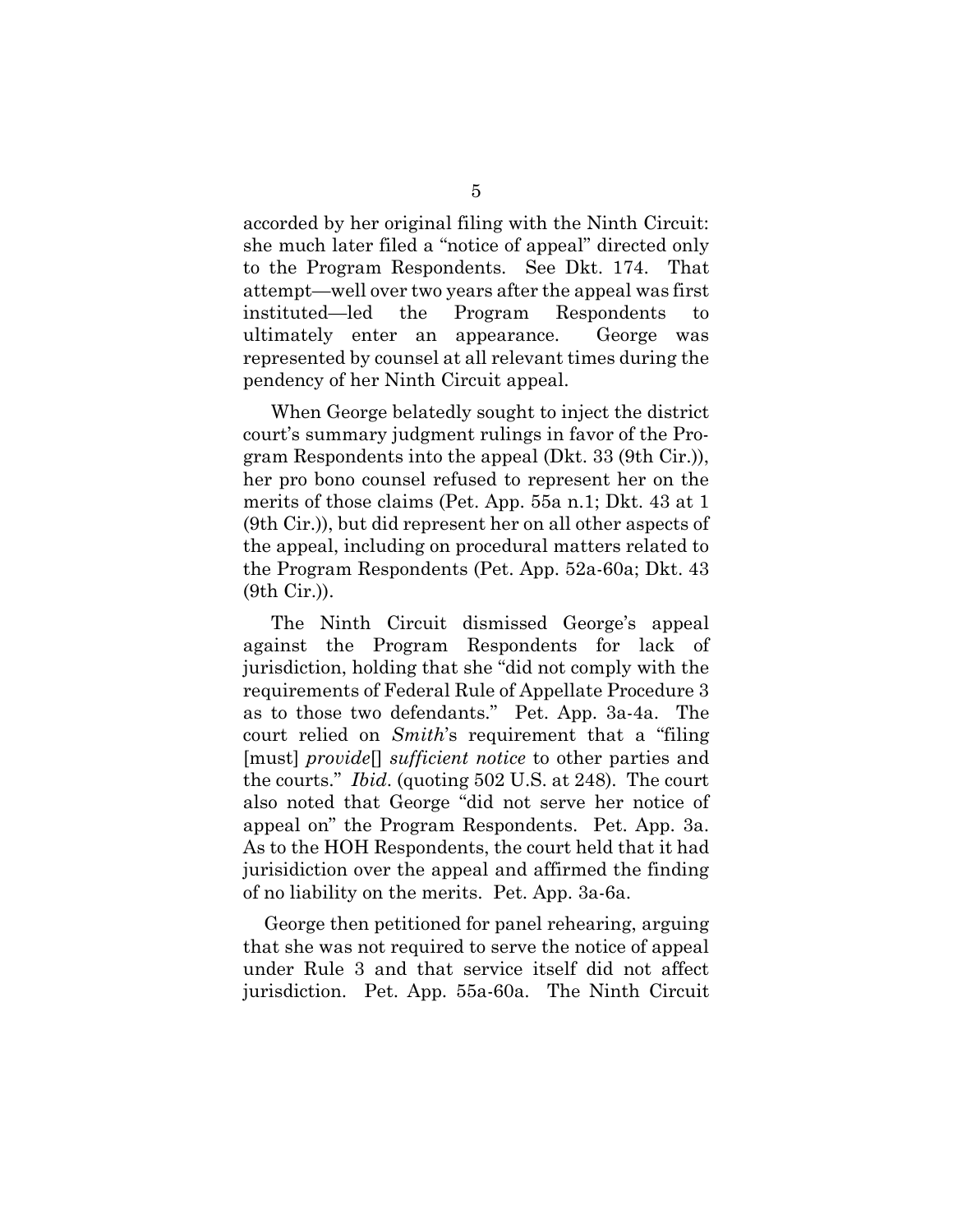denied rehearing but issued an amended opinion. Pet. App. 9a-16a. To clarify its reasoning, the court removed the reference to George's service and added that she "did not provide adequate notice of an appeal from a judgment against" the Program Respondents. Pet. App. 13a. The court did not amend its opinion as to the HOH Respondents. Pet. App. 13a-16a.

#### <span id="page-13-0"></span>**REASONS FOR DENYING THE PETITION**

### <span id="page-13-1"></span>**I. This case is a poor vehicle to resolve the question presented.**

<span id="page-13-3"></span>The petition rests on a gross mischaracterization of the decision below and asks this Court to decide a hypothetical question not presented by the record. If this Court somehow adopted her preferred service rule, George would still lose *on jurisdiction*. And even if the Court somehow overturned the Ninth Circuit's Rule 3 ruling, her claims would still fail because there is no scenario in which this Court could grant George "any effectual relief whatever" (*Chafin*, 568 U.S. at 172) on her remaining claims. Thus, in light of the Court's limited resources and its prohibition against "decid[ing] questions that cannot affect the rights of litigants in the case before" it (*ibid.*), adjudicating "hypothetical" questions (*TransUnion LLC* v. *Ramirez*, 141 S. Ct. 2190, 2203 (2021)), and "issu[ing] advisory opinions" (*ibid.*), it should decline to take up the "question presented" here.

### <span id="page-13-4"></span><span id="page-13-2"></span>**A. The petition for certiorari rests on a mischaracterization of the decision below.**

George asks this Court to decide whether Federal Rule of Appellate Procedure 3 "permits a court of appeals to dismiss an appeal because the appellant did not serve the notice of appeal." Pet. i. But the decision below did not turn on service. The court focused on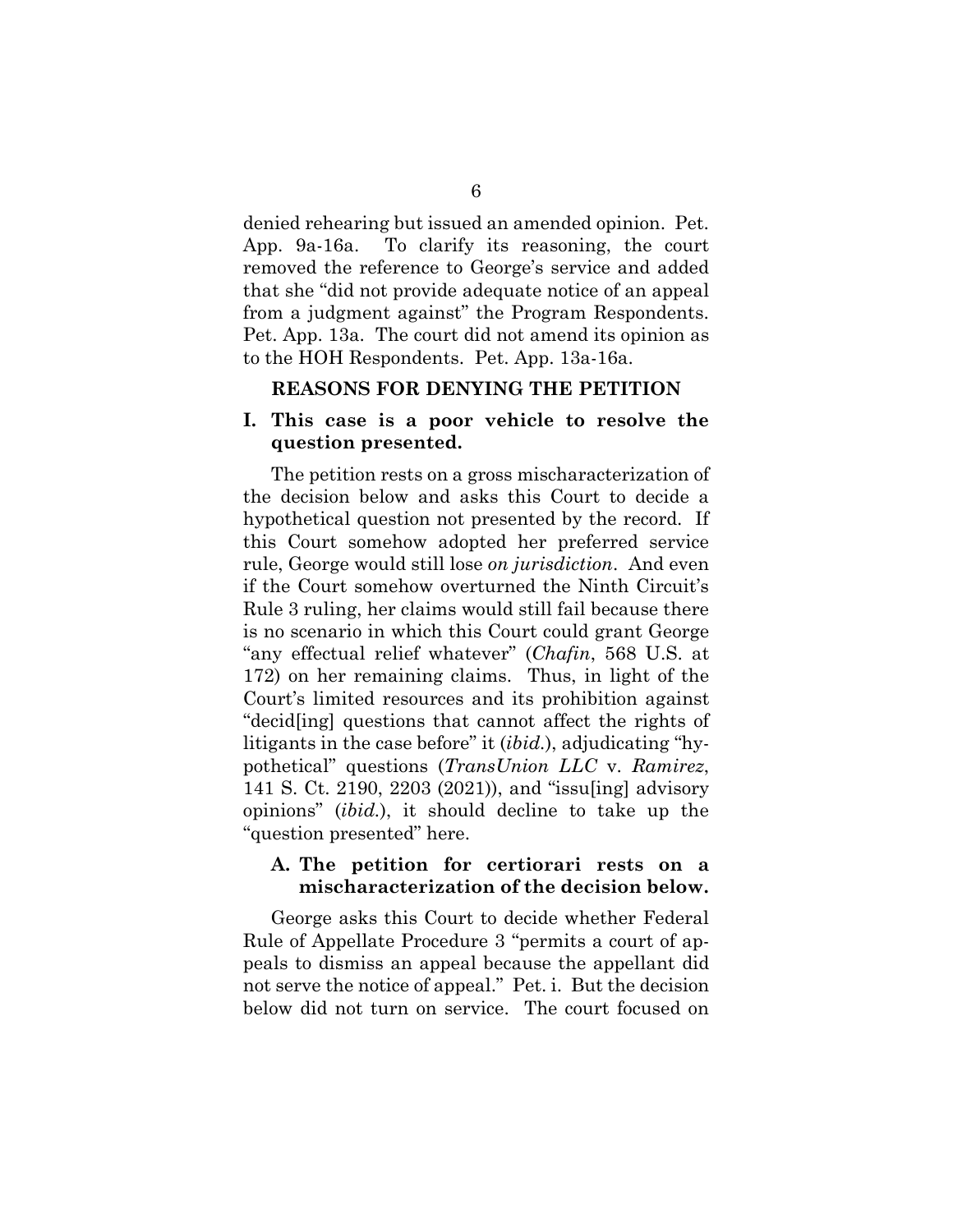<span id="page-14-7"></span><span id="page-14-5"></span><span id="page-14-2"></span>what both Rule 3 and this Court require: *notice*. See Fed. R. App. P. 3(c)(1); *Smith*, 502 U.S. at 248. Whatever the law requires in terms of service was simply irrelevant to the outcome below.

<span id="page-14-8"></span>Under Rule 3, an appellant must "designate the judgment, order, or part thereof being appealed." Fed. R. App. P.  $3(c)(1)(B)$  (2018). As this Court has explained, that "dictate[] [is] jurisdictional in nature," and "the notice afforded by a document \* \* \* determines" whether that "dictate[]" has been met. *Smith*, 502 U.S. at 248. In other words, the court of appeals has jurisdiction over only those "judgment[s], order[s], or part[s] thereof" that the appellant's filing gives notice of an intent to appeal.2 Importantly, a filing may provide notice of, and thus confer jurisdiction over, appeals as to some, but not all, of the district court's rulings—and thus as to some, but not all, defendants. *E.g*., *Smith* v. *Barry*, 985 F.2d 180, 183-184 (4th Cir. 1993).

<span id="page-14-6"></span><span id="page-14-3"></span>Applying that framework, the Ninth Circuit held that George "did not provide adequate *notice* of an appeal *from a judgment against*" the Program Respondents, and thus "did not comply with" Rule 3

<span id="page-14-9"></span><span id="page-14-4"></span><span id="page-14-1"></span><span id="page-14-0"></span><sup>2</sup> *E.g*., 16A Wright & Miller, Fed. Prac. & Proc. § 3949.4, at 109-110 ("[A] notice of appeal that specifies only part of a final judgment \* \* \* will not suffice to appeal other parts of the judgment."); *Gustafson* v. *Bi-State Dev. Agency of Mo.- Ill. Metro. Dist.*, 29 F.4th 406, 413 (8th Cir. 2022) ("[A] notice which manifests an appeal from a specific district court order or decision precludes an appellant from challenging an order or decision that he or she failed to identify in the notice."); accord *Caribbean Mgmt. Grp., Inc.* v. *Erikon LLC*, 966 F.3d 35, 41 (1st Cir. 2020); *Vt. Ry., Inc.* v. *Town of Shelburne*, 918 F.3d 82, 86 (2d Cir. 2019).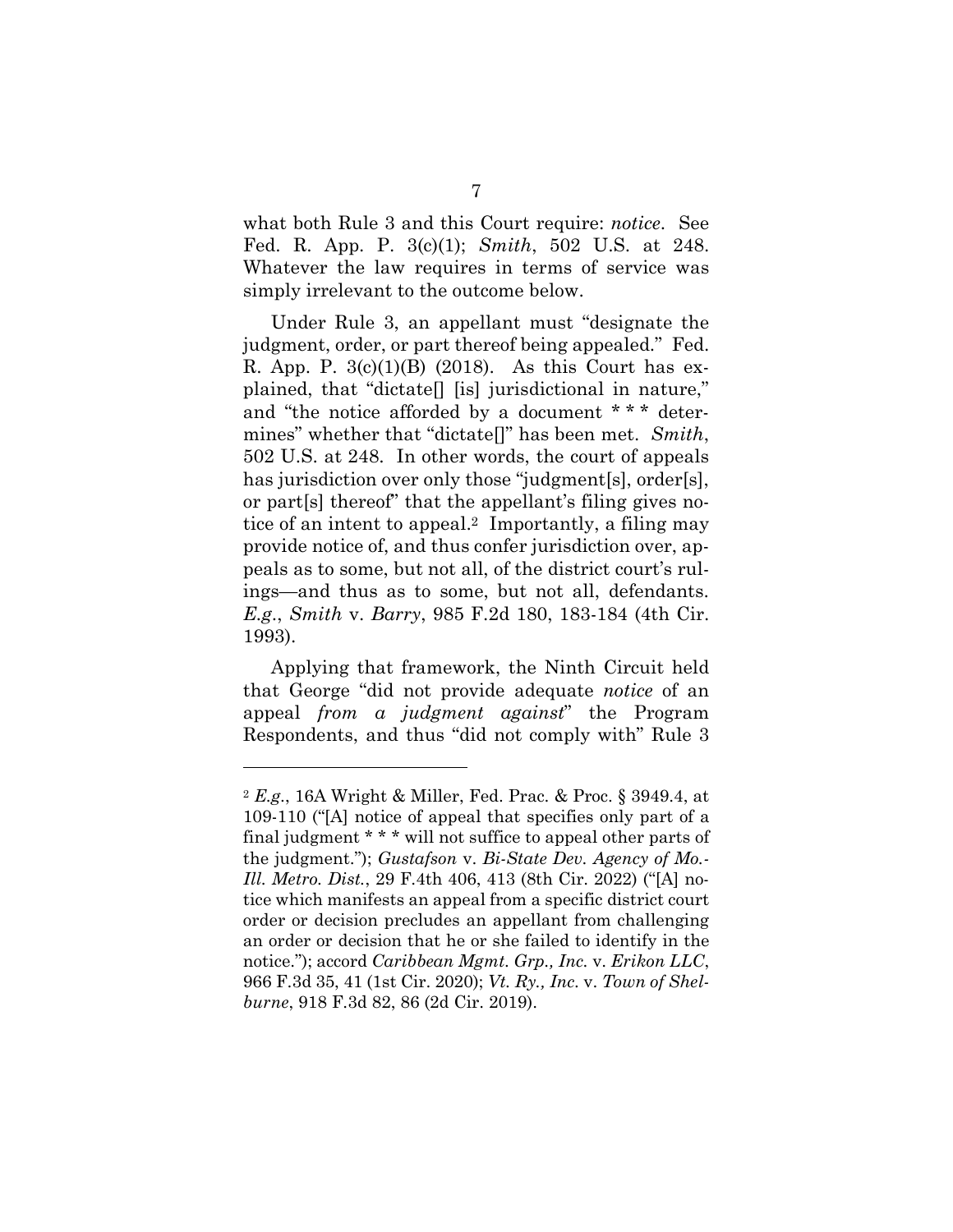"*as to those two defendants*." Pet. App. 13a (emphasis added). Then, relying on this Court's rule that a notice of appeal must "*provide*[] *sufficient notice* to other parties and the courts," the court concluded that it "lack[ed] jurisdiction over [George's] appeal of her claims against" the Program Respondents. Pet. App. 13a-14a (quoting *Smith*, 502 U.S. at 248). Importantly, in response to George's petition for rehearing, the court added language about the adequacy of the *notice* and removed the reference to George's *service*—thus clarifying that it was not adopting any jurisdictional service rule. And because George's functional notice of appeal did "g[i]ve notice of her intent to appeal" "the district court's April 20, 2018 judgment" in favor of the HOH Respondents, the court "consider[ed] the merits of the appeal as to" them. Pet. App. 13a-14a; Dkt. 145.

Grasping for a holding nowhere present in the Ninth Circuit's decision, George repeatedly proclaims that "the Ninth Circuit held it lacked jurisdiction over two appellees because *Petitioner herself* had not served them with her notice of appeal." Pet. i (emphasis added). But the court did no such thing. It mentioned service only once; it did not imply that service is jurisdictional; and it did not even specify *who* must effectuate service. Pet. App. 11a-15a.

Instead, the court noted, in a parenthetical to a "see also" cite, a pre-*Smith* case's statement that "in prior cases" the court had "required the document \* \* \* *to have been served*." Pet. App. 14a (emphasis added) (quoting *In re Sweet Transfer & Storage, Inc.*, 896 F.2d 1189, 1193 (9th Cir. 1990)). The court did so as further support for *Smith*'s explanation that "[t]he purpose of a notice of appeal 'is to ensure that the filing provides sufficient notice to other parties and the courts." Pet.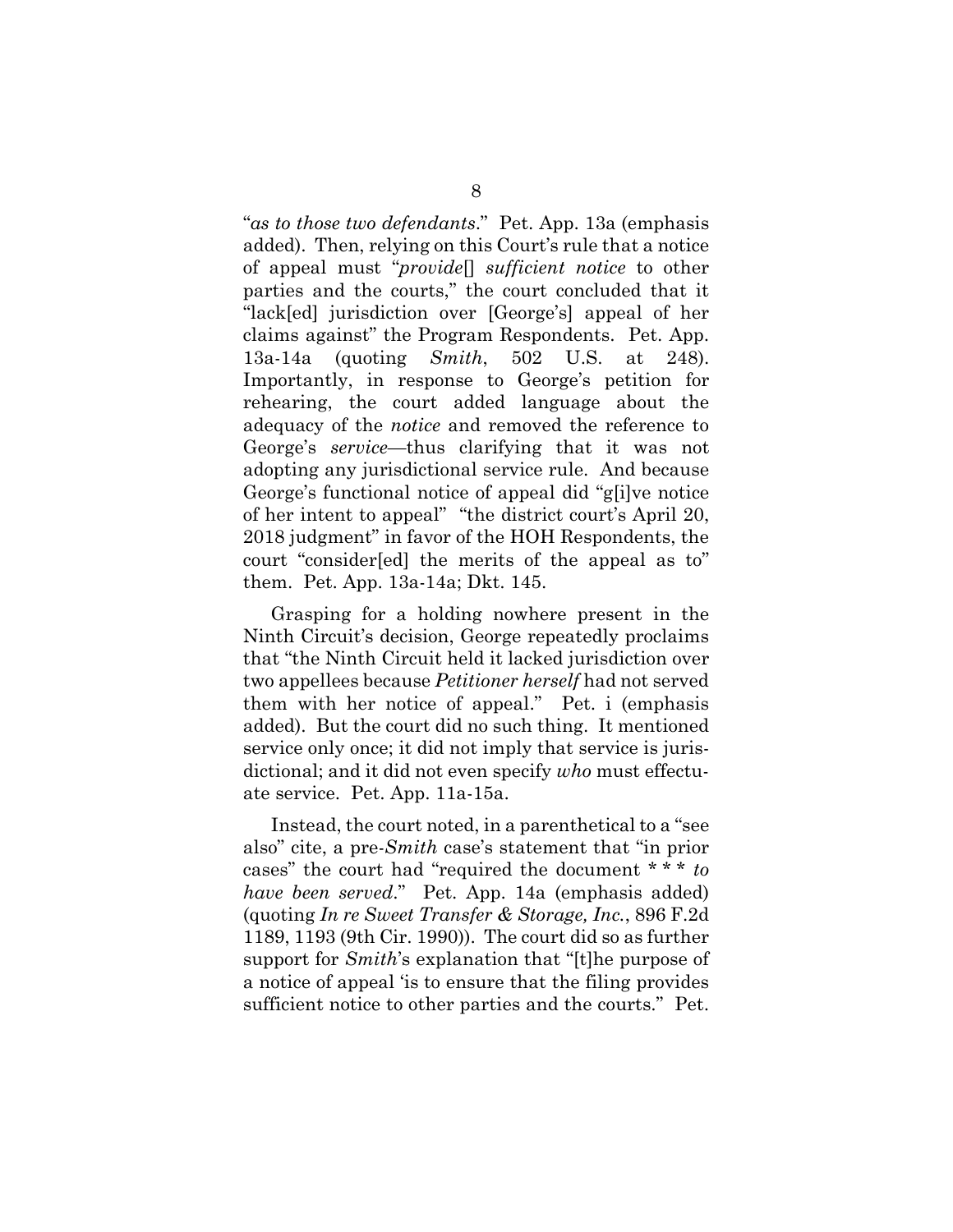App. 13a-14a (quoting *Smith*, 502 U.S. at 248). To state the obvious, there is nothing the least bit improper or odd in mentioning service as relevant to a Rule 3 analysis; other circuits often do so.<sup>3</sup>

<span id="page-16-4"></span>Tellingly, it is undisputed that George herself did not serve her functional notice of appeal on *any* party (Pet. 21), yet no one argues that her failure to serve the HOH Respondents denied the Ninth Circuit jurisdiction over the appeal against them. See Program Resp. Opp. 10. The Ninth Circuit held that it *did* have jurisdiction to resolve those claims against the HOH Respondents on the merits. Pet. App. 14a. If George were correct that the Ninth Circuit required service *by the appellant* for jurisdiction, that conclusion would have been impossible. In short, the Ninth Circuit's dual holdings hinge on *notice*, not on *the appellant's service*. The court correctly applied settled law in resolving that issue, and George's "question presented" challenges a nonexistent holding.

Nor could George's repeated (if unsubstantiated and disputed) assertion that "the district clerk \* \* \* served the notice on all parties," including the Program Respondents (Pet. 1-24), change anything. Even if the Program Respondents had received a copy of George's functional notice of appeal, they *still* would not have had notice that George was appealing any judgment related to them—which is exactly what the

<span id="page-16-2"></span><span id="page-16-1"></span><span id="page-16-0"></span><sup>3</sup> *E.g*., *Johnson* v. *Leonard*, 929 F.3d 569, 575 (8th Cir. 2019); *Emps. Mut. Cas. Co.* v. *Bartile Roofs, Inc.*, 618 F.3d 1153, 1164 n.9 (10th Cir. 2010); *Garner* v. *Cuyahoga Cnty. Juv. Ct.*, 554 F.3d 624, 644-645 (6th Cir. 2009); *Listenbee* v. *City of Milwaukee*, 976 F.2d 348, 350-351 (7th Cir. 1992).

<span id="page-16-3"></span><sup>4</sup> See also Pet. i, 1-2, 2-3, 7, 10, 11, 22, 26.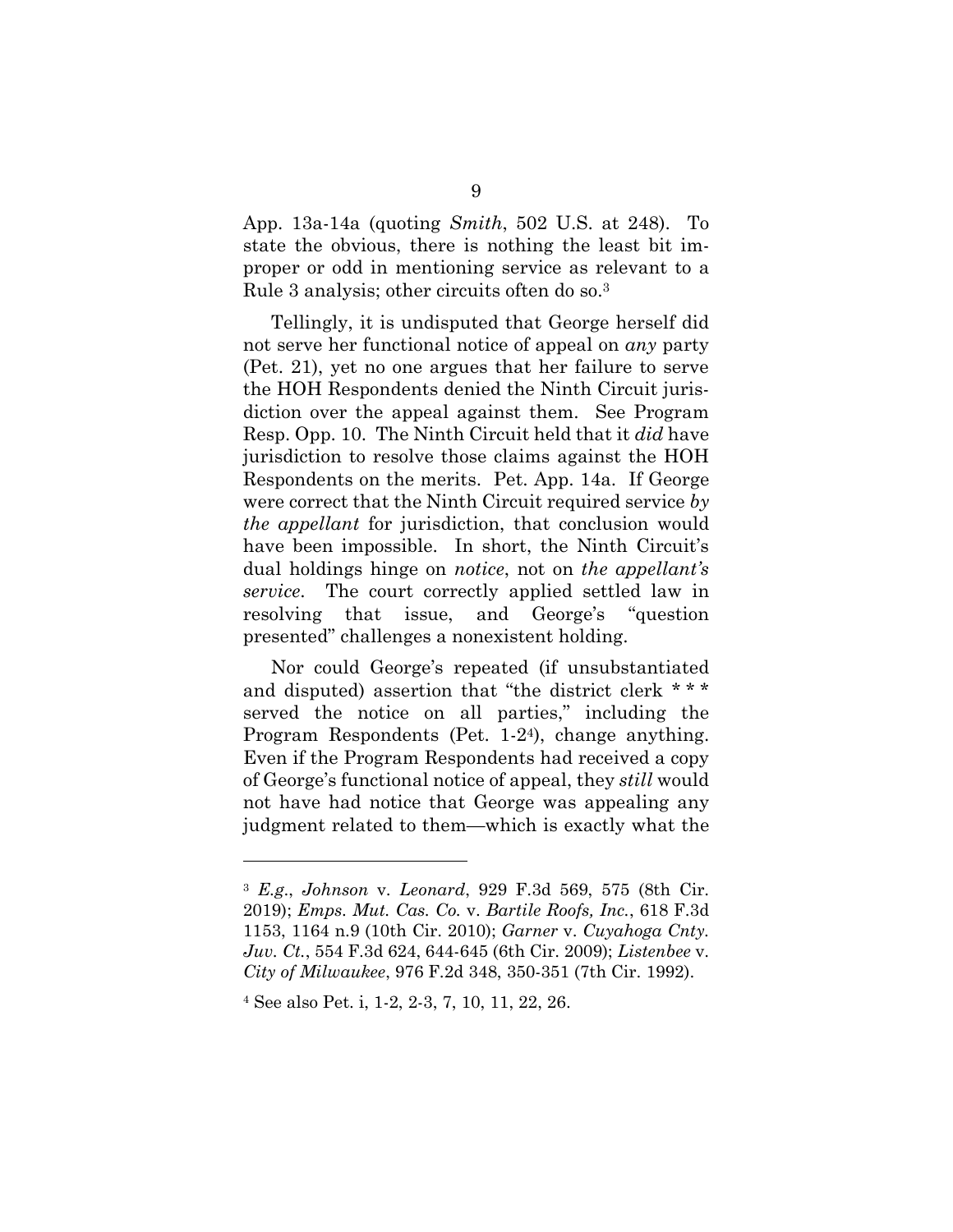Ninth Circuit held. Pet. App. 13a. George spills much ink on a point that is simply immaterial.

In sum, George's entire argument rests on a fundamental mischaracterization of what the court below actually held—namely, that the court dismissed for lack of jurisdiction solely because *George herself* did not *serve* her functional notice of appeal. Because the Ninth Circuit did not rely on George's novel service rule, the "record does not adequately present th[e] question" on which she seeks certiorari, and review should be denied. *E.g*., *McClanahan* v. *Morauer & Hartzell, Inc.*, 404 U.S. 16, 16 (1971).

## <span id="page-17-1"></span><span id="page-17-0"></span>**B. No decision on the question presented could change the outcome of the litigation, rendering review a scholastic exercise that would result in an advisory opinion.**

Review should also be denied because, even if the Court were to reverse the Ninth Circuit on the jurisdictional question (it should not), that would have no bearing on the ultimate outcome of this litigation—the inevitable dismissal of all of George's claims.

That is so for at least two reasons. First, George conceded, and the district court accepted, that she had no evidence to support her claims against the Program Respondents—the parties who supposedly prevailed because the court below adopted a jurisdictional "service" rule. Second, all of George's claims against the Program Respondents are premised on a finding of liability against the HOH Respondents. But the HOH Respondents won at trial and on appeal, and George does not challenge either ruling here. Even if this Court chose to take up the alleged jurisdictional ruling affecting the Program Respondents and somehow reversed, it would be "impossible for a court to grant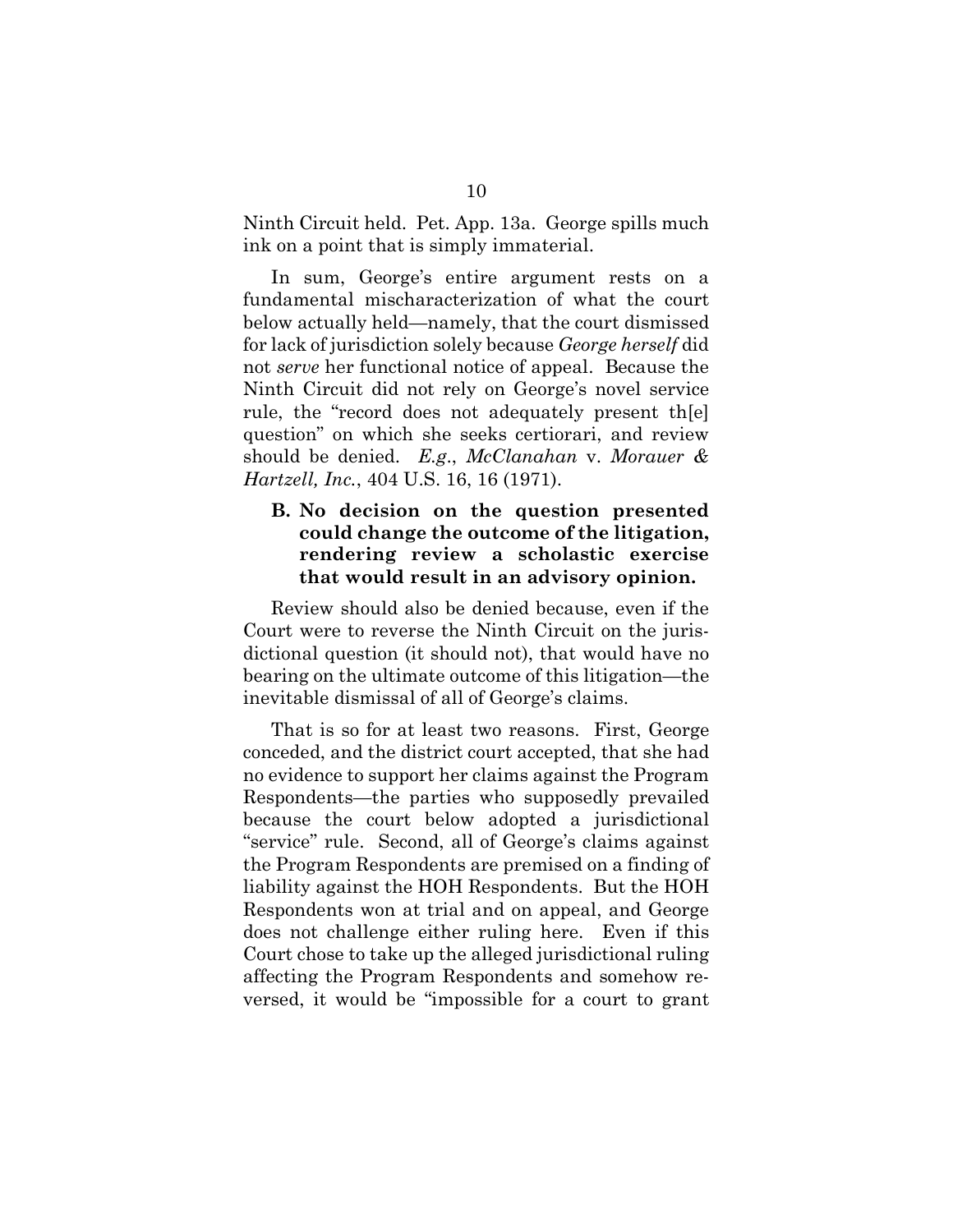[George] any effectual relief whatever." *Mission Prod. Holdings, Inc.* v. *Tempnology, LLC*, 139 S. Ct. 1652, 1661 (2019) (citation omitted).

### <span id="page-18-1"></span>**1. George waived all merits challenges to the decisions below.**

<span id="page-18-0"></span>Even if this Court granted certiorari and adopted George's proposed jurisdictional rule, that rule would have no effect on the outcome of this case. Before the district court, George conceded—through counsel, unequivocally, and in writing—that she "ha[d] no admissible evidence to submit that would create genuine issues of material fact" on her claims against the Program Respondents. Dkts. 37, 38 at 2. Her belated assertion that her counsel "conceded [those claims] without her permission" changes nothing. Absent "a demonstration of ineffectiveness," parties are "deemed bound" by their lawyer's waiver. *New York* v. *Hill*, 528 U.S. 110, 114-115 (2000). Not only is there no evidence of ineffectiveness, George submitted evidence to the contrary: her lawyer complied with his ethical obligations. Dkt. 44 at 44 (advising George he "had to be honest with the court"). George has therefore waived any merits argument that she could ultimately prevail on the claims she now seeks to revive.

<span id="page-18-2"></span>George seems to realize this. Nowhere before this Court does she advance any argument on the merits. Her appellate counsel refused to represent her on the merits of her claims below against the Program Respondents (Dkt. 43 at 1 (9th Cir.)), even though he was appointed "for purposes of this appeal" without reservation (Dkt. 32 (9th Cir.)) and represented George on all other aspects of the appeal, including procedural matters relating to the Program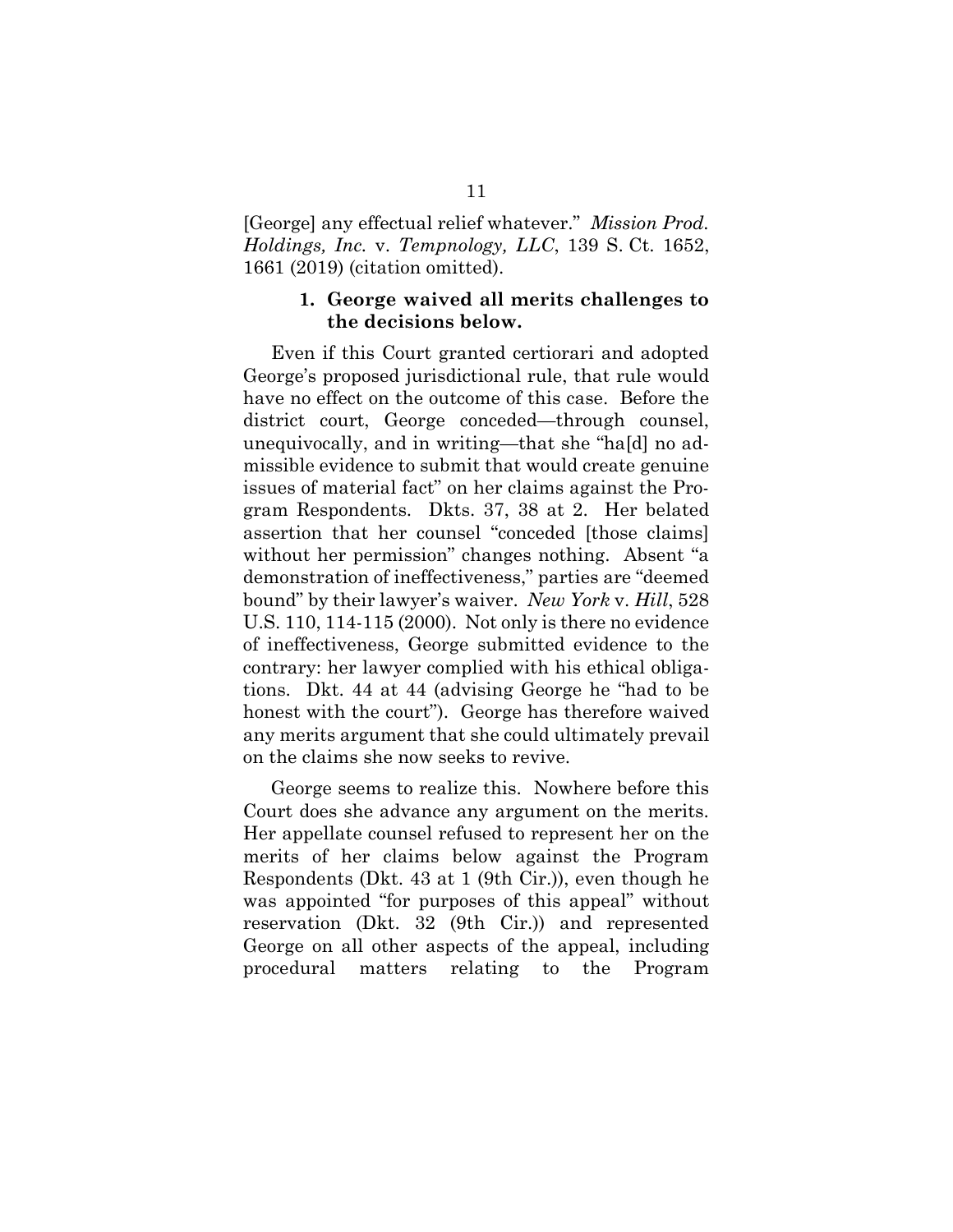Respondents (Pet. App. 55a-60a; Dkt. 43 (9th Cir.)) and now the instant petition.

George's request for review is a belated attempt to resurrect claims that were properly dismissed at summary judgment. A litigant's *ex post* regret is not a ground for reversal, let alone certiorari.

## <span id="page-19-0"></span>**2. Even if George had not waived her merits arguments, the unchallenged noliability verdict in favor of the HOH Respondents precludes relief.**

In any event, the Ninth Circuit's ruling that the HOH Respondents have no liability, together with George's failure to seek review of that ruling, makes any review of the Ninth Circuit's jurisdictional holding an entirely academic and futile exercise.

George's claims against the Program Respondents are entirely derivative of her claims against the HOH Respondents—and thus fail if the claims against the HOH Respondents fail. See Dkt. 1 at 9. But George does not ask this Court to revisit the Ninth Circuit's determination that the HOH Respondents are not liable. And George's counsel does not dispute that the HOH Respondents won that judgment fair and square. That creates an insurmountable vehicle problem.

<span id="page-19-3"></span><span id="page-19-2"></span><span id="page-19-1"></span>Because Article III "limits federal-court jurisdiction to 'cases' and 'controversies'" (*Campbell-Ewald Co.* v. *Gomez*, 577 U.S. 153, 160 (2016)), "[f]ederal courts may not 'decide questions that cannot affect the rights of litigants in the case before them'" (*Chafin*, 568 U.S. at 172) and must dismiss a case if "it is impossible for a court to grant any effectual relief whatever" (*Tempnology*, 139 S. Ct. at 1661). Since the Program Respondents cannot be held liable absent a judgment against the HOH Respondents, George's decision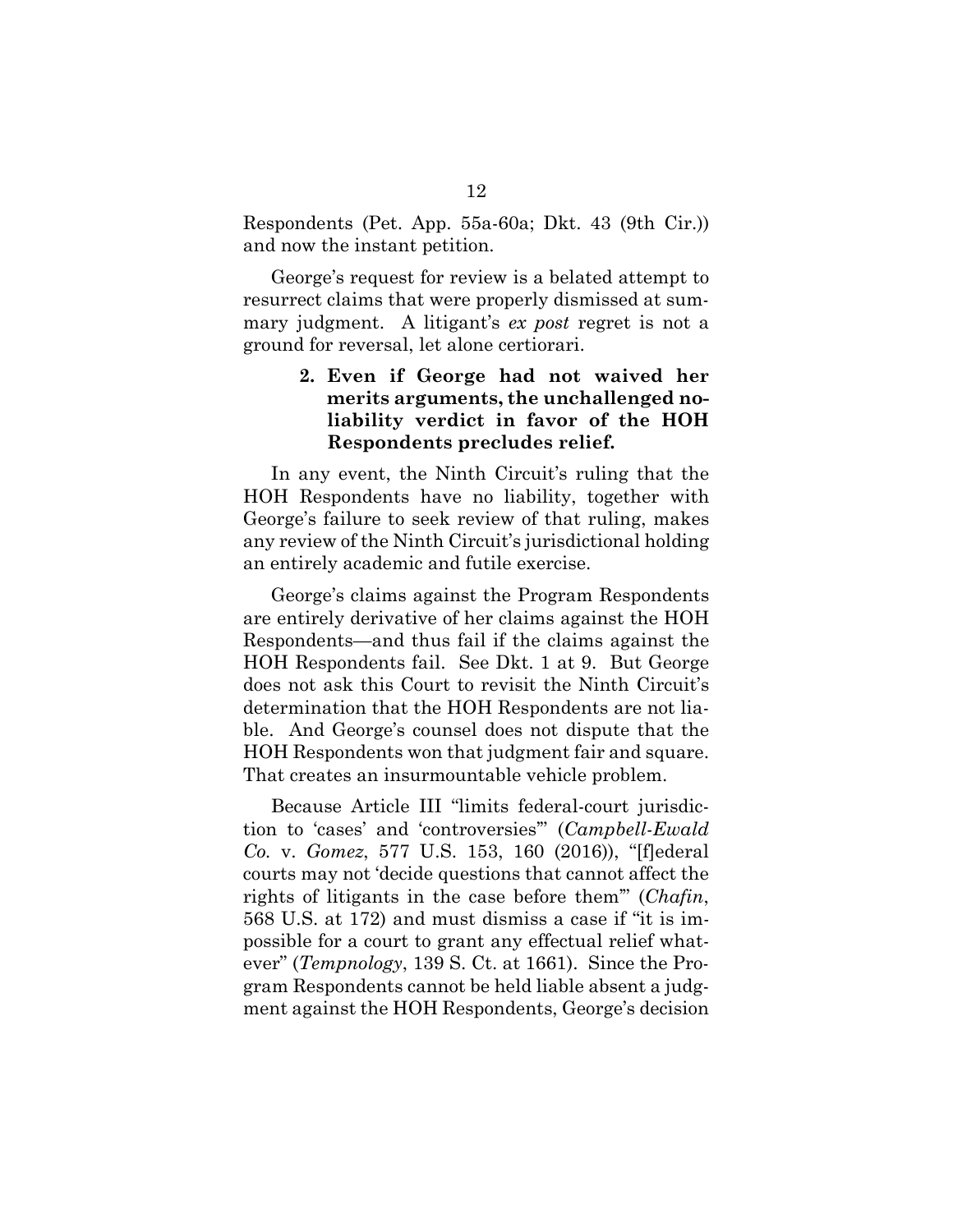to accept the no-liability determination as to the HOH Respondents necessarily means she has abandoned any case against the Program Respondents.

George is thus effectively asking this Court to issue an advisory opinion on a jurisdictional question that will not change the Ninth Circuit's bottom line—an opinion that cannot result in "any effectual relief whatever." *Ibid*. The thrust of the petition seeks a hearing by the Ninth Circuit on an already conceded summary judgment ruling that has repeatedly been found to lack merit and is not outcome-determinative. George ignores that reality. This Court should not.

## <span id="page-20-0"></span>**II. George's supposed circuit "split" is illusory; the Ninth Circuit's opinion is on all fours with this Court and every other circuit.**

Beyond the fact that this Court cannot reach or decide George's purported "question presented," that question is not the subject of a circuit split. The alleged "split" rises and falls with whether the Ninth Circuit employs a jurisdictional requirement that "appellant[s] must serve the notice of appeal." *E.g*., Pet. 12. It does not. As explained above, the decision below turned on notice and did not impose a service requirement, much less an appellant-specific one. The other two cases that George cites in support of her assertion that "longstanding Ninth Circuit caselaw holds that Rule 3 requires the *appellant* to serve the notice of appeal to establish jurisdiction" (Pet. 1) fall equally flat—and that court's post-*Smith* authority confirms that it is in accord with every other circuit.

<span id="page-20-2"></span><span id="page-20-1"></span>The main case that George cites in support of her characterization of Ninth Circuit precedent, *Rabin* v. *Cohen*, 570 F.2d 864, 866 (9th Cir. 1978) (see Pet. 18- 21), was published almost a half century ago—well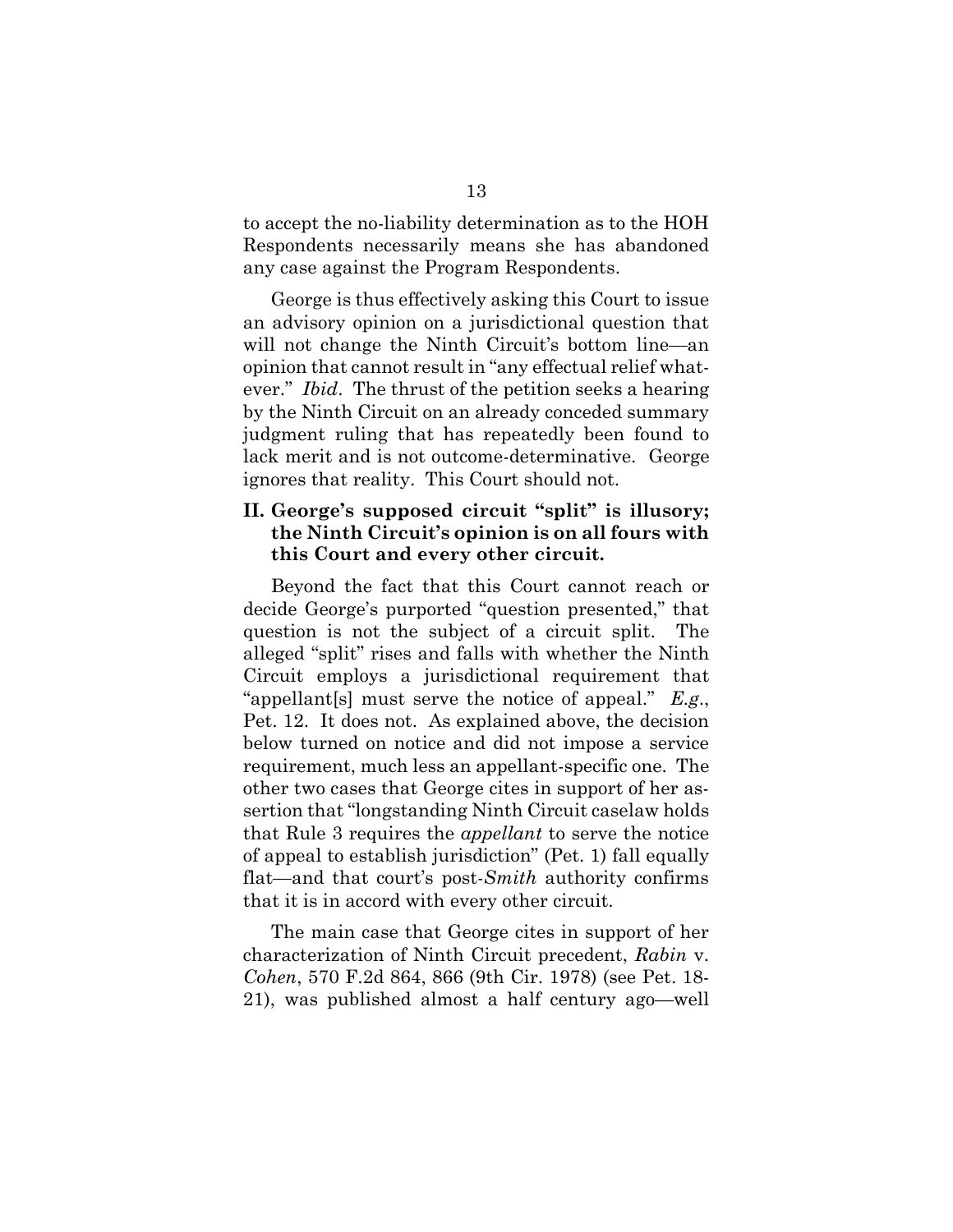<span id="page-21-1"></span>before this Court's decision in *Smith* clarified the jurisdictional requirements for notices of appeal. Thus, even if George had accurately characterized that decision, it does not suggest the court would reach the same result today.

Contrary to George's repeated assertions, however, *Rabin* did not require "that the appellant serve the notice of appeal" to establish jurisdiction. *Supra* at 7- 10 & n.3. Rather, the court there merely stated in *dictum* that filings "not denominated notices of appeal" would still "be so treated" if, among other things, they "[we]re served upon the other parties to the litigation." *Rabin*, 570 F.2d at 866.

<span id="page-21-3"></span>The other Ninth Circuit decision that George points to is *Sweet Transfer*.Pet. 19-20. According to George, the court there "dismissed the appeal for lack of jurisdiction" "because *the appellants* had not served \* \* \* the appellees." Pet. 20 (emphasis added). But *Sweet Transfer* held no such thing. Rather, it held that "[a]ppellants['] submissions" "d[id] not clearly evince their intent to appeal or provide *notice* to" the appellee, and "[t]herefore, they d[id] not constitute a notice of appeal." *Sweet Transfer*, 896 F.2d at 1194 (emphasis added). As support for the lack of notice, the court noted that "[i]n prior cases" it "ha[d] required the document in question to have been served upon the other parties." *Id.* at 1193 (citation and emphasis omitted). But *Sweet Transfer* does not rest on service at all, and certainly not on "the appellant's" failure to serve. Moreover, the decision (like *Rabin*) predates *Smith*, so it would create at most a stale conflict, if any.

<span id="page-21-4"></span><span id="page-21-2"></span><span id="page-21-0"></span>The only other post-*Smith* Ninth Circuit decision that George cites relied on *Smith*, explaining that, although "certain appellees were 'never served with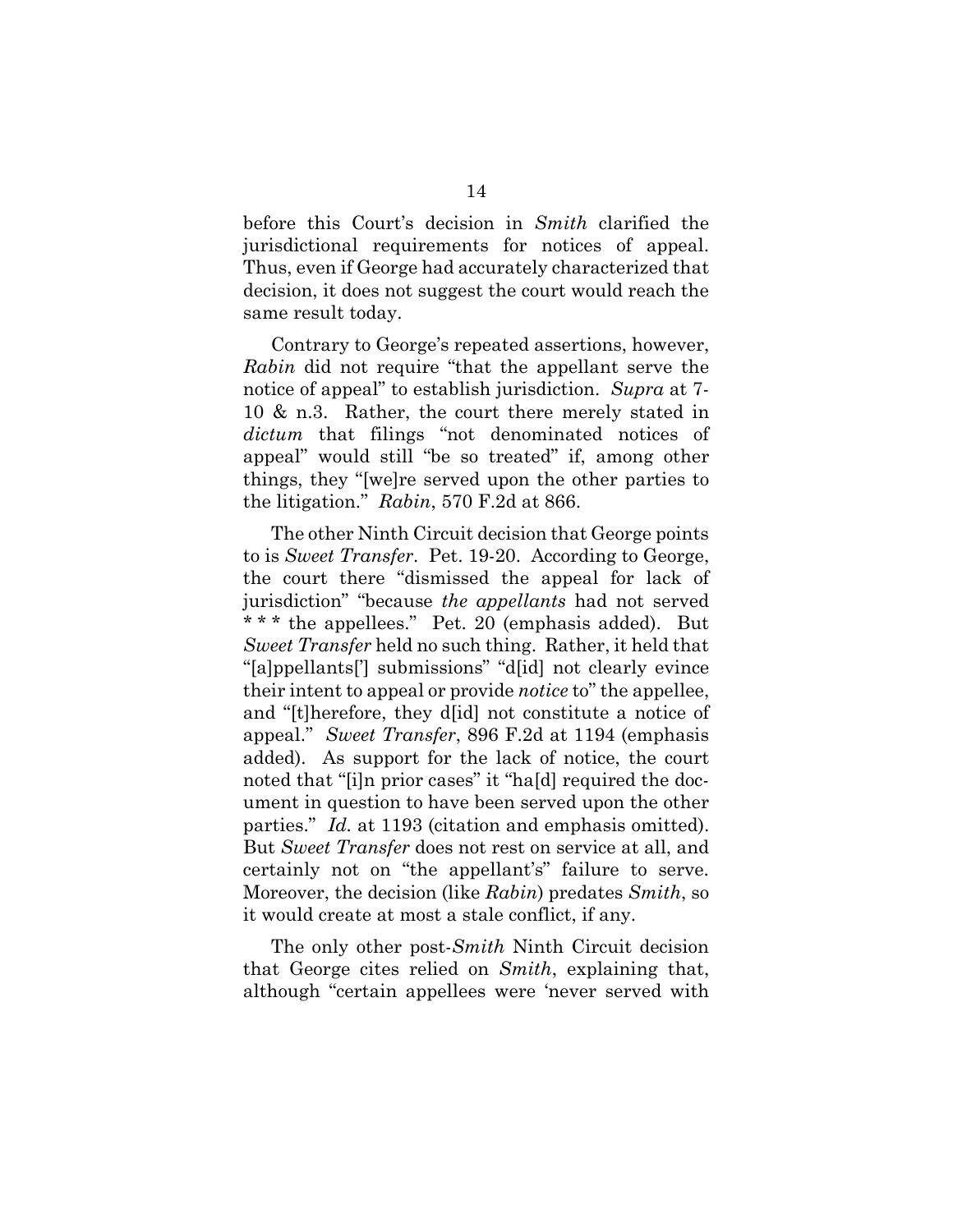the notice of appeal,'" "such a failure d[id] not affect the validity of the appeal." Pet. 20 (quoting *Pollard* v. *The GEO Grp., Inc.*, 629 F.3d 843, 852 n.7 (9th Cir. 2010), *rev'd on other grounds*, *Minneci* v. *Pollard*, 565 U.S. 118 (2012)). That is the exact rule that George advocates as the rule applied "in the other courts of appeals." Pet. 15, 20. Thus, the Ninth Circuit's post-*Smith* authority confirms that the court follows this Court's jurisdictional requirement that an appellant "provide<sup>[]</sup> sufficient notice" as to what she appeals.<sup>5</sup>

## <span id="page-22-0"></span>**III. The petition presents no exceptionally important question warranting this Court's review.**

Notwithstanding George's apocalyptic tone, the decision below does not raise the kind of exceptionally important issues that warrant this Court's review.

<span id="page-22-12"></span>*First*, the Ninth Circuit's unpublished decision has no precedential value. 9th Cir. R. 36-3. In fact, the Ninth Circuit admonishes that unpublished opinions "should not be cited." *Ibid*. Moreover, the court did not purport to set forth any grand or novel rule; it simply resolved the facts of this particular case. That

<span id="page-22-11"></span><span id="page-22-10"></span><span id="page-22-9"></span><span id="page-22-8"></span><span id="page-22-7"></span><span id="page-22-6"></span><span id="page-22-5"></span><span id="page-22-4"></span><span id="page-22-3"></span><span id="page-22-2"></span><span id="page-22-1"></span><sup>5</sup> See *Erikon*, 966 F.3d at 41; *Bacon* v. *Phelps*, 961 F.3d 533, 540-541 (2d Cir. 2020); *Trzaska* v. *L'Oreal USA, Inc.*, 865 F.3d 155, 163 (3d Cir. 2017); *Clark* v. *Cartledge*, 829 F.3d 303, 305 (4th Cir. 2016); *Wiener, Weiss & Madison* v. *Fox*, 971 F.3d 511, 514 (5th Cir. 2020); *Ramsey* v. *Penn Mut. Life Ins. Co.*, 787 F.3d 813, 819 (6th Cir. 2015); *JPMorgan Chase Bank, N.A.* v. *Asia Pulp & Paper Co.*, 707 F.3d 853, 861-862 (7th Cir. 2013); *Gustafson*, 29 F.4th at 413; *Bartile Roofs*, 618 F.3d at 1164 n.9; *LaCourse* v. *PAE Worldwide Inc.*, 980 F.3d 1350, 1354 (11th Cir. 2020); *Foster* v. *Sedgwick Claims Mgmt. Servs., Inc.*, 842 F.3d 721, 727-728 (D.C. Cir. 2016).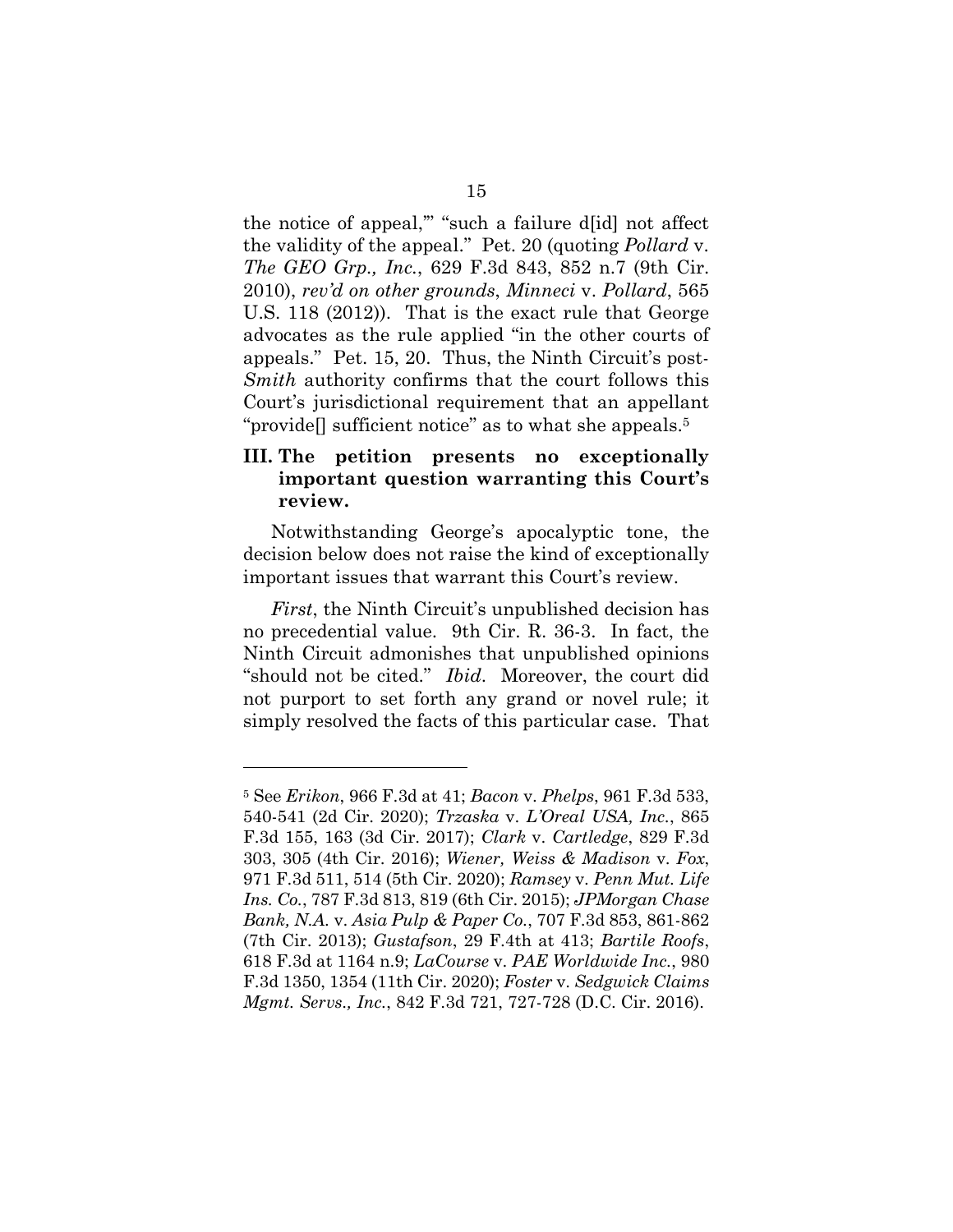fact-bound ruling has limited impact and does not merit review by this Court.

*Second*, even assuming that the court had adopted a jurisdictional service rule, George and her amicus dramatically overstate its "potentially massive impact." Pet. 27. Neither George nor the amicus cite a single example where the Ninth Circuit (or any court) has found that an appellant provided sufficient notice that she was appealing a certain ruling and also found that it lacked jurisdiction because *the appellant herself* failed to serve the notice of appeal. Nor do they cite any case that was dismissed for lack of jurisdiction where *the clerk* had sufficient notice and erroneously failed to serve. That complete dearth of authority underscores that the question purportedly presented is of little practical importance. And, of course, if the claimed issue does arise as frequently as George suggest, its resolution "can await a day when the issue is posed less abstractly" and "in the context of meaningful litigation." *The Monrosa* v. *Carbon Black Export, Inc.*, 359 U.S. 180, 184 (1959).

<span id="page-23-2"></span><span id="page-23-1"></span><span id="page-23-0"></span>To the extent that George disputes the Ninth Circuit's conclusion that her filing did not provide adequate notice, that fact-bound question raises no issue of broad importance warranting this Court's review. To assess the sufficiency of notice, a court looks at all "circumstances" (*Shapiro ex rel. Shapiro* v. *Paradise Valley Unified Sch. Dist. No. 69*, 374 F.3d 857, 863-864 (9th Cir. 2004) (collecting cases)), and "examine[s] them in the context of the record as a whole" to "discern the appellant's intent" (*Erikon*, 966 F.3d at 41). Reviewing an appellate court's finding on sufficiency of notice would amount to simple error correction, wasting this Court's resources. In any event, the court below got it right.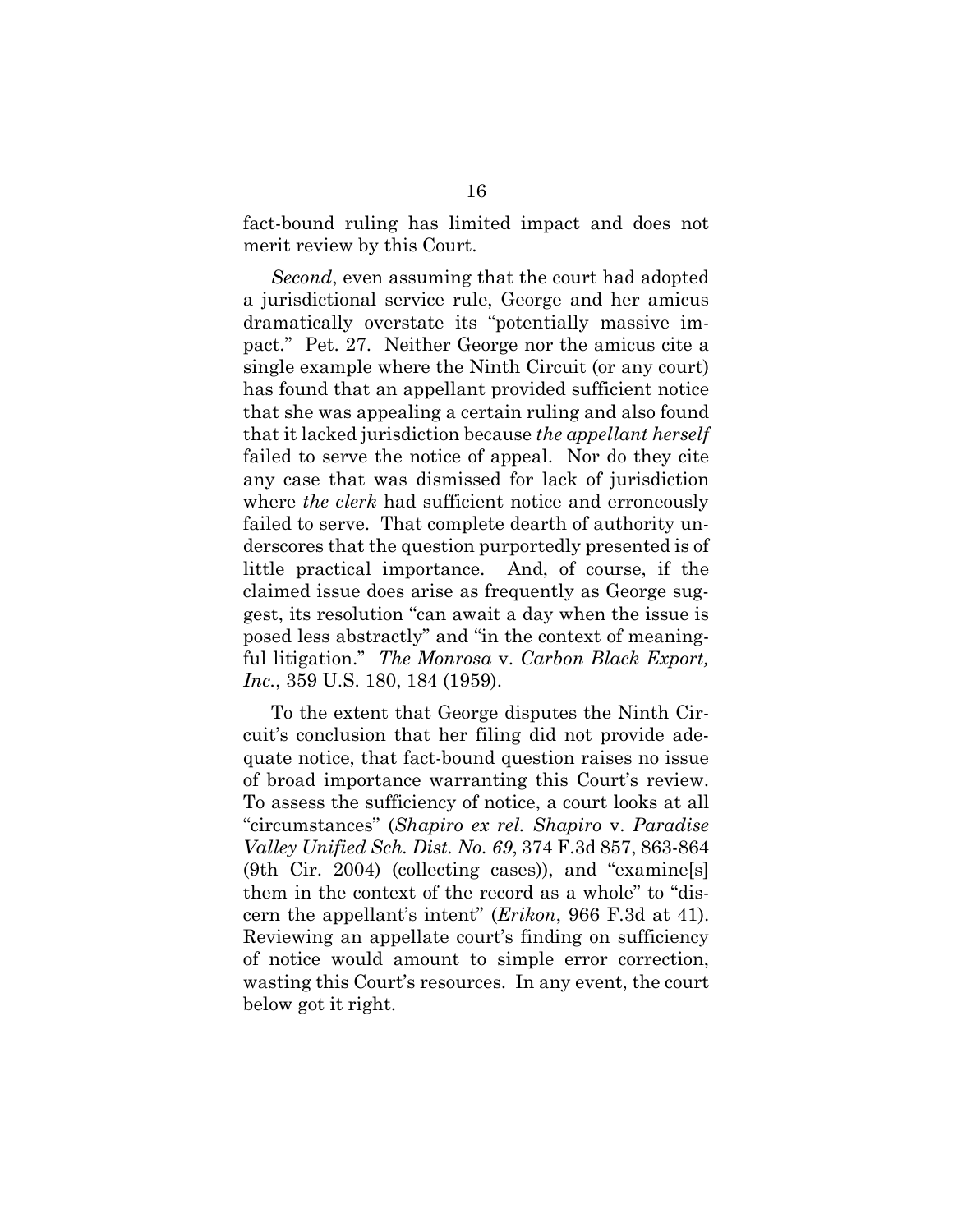George has admitted to the insufficiency of the notice provided. *Infra* at 5. Regardless of her intent, her functional notice of appeal led the courts, her counsel, and other parties to believe that her appeal related only to the HOH Respondents. Her own litigation conduct—not pursuing the involvement of parties she supposedly sought a resolution from on appeal—runs contrary to any other inference. That the court and all parties were misled for *over two years* was reason enough for the Ninth Circuit to conclude that George "did not provide adequate notice of an appeal from a judgment against" the Program Respondents. Pet. App. 13a; see, *e.g*., Wright & Miller, 16A Fed. Prac. & Proc. § 3949.4 (5th ed. 2022); *Sindhi* v. *Raina*, 905 F.3d 327, 331 (5th Cir. 2018); *Nichols* v. *Ala. State Bar*, 815 F.3d 726, 730 (11th Cir. 2016).

<span id="page-24-3"></span><span id="page-24-2"></span><span id="page-24-1"></span>*Finally*, the equities powerfully support denying review. Time and again, George has failed to lodge appropriate and timely challenges and has then attempted to reopen long-dead litigation and revive foregone legal challenges. Her unfounded allegations of religious and racial discrimination have been roundly rejected over nine years of litigation, following dispositive motion briefing, two jury trials, and an appeal. House of Hope has dissolved, and the astonishing amount of judicial and party resources that have gone into vetting George's allegations have not yielded a single outcome in her favor. Those allegations should end here, as review would only waste further resources and postpone the inevitable.

#### **CONCLUSION**

<span id="page-24-0"></span>For the foregoing reasons, the petition for certiorari should be denied.